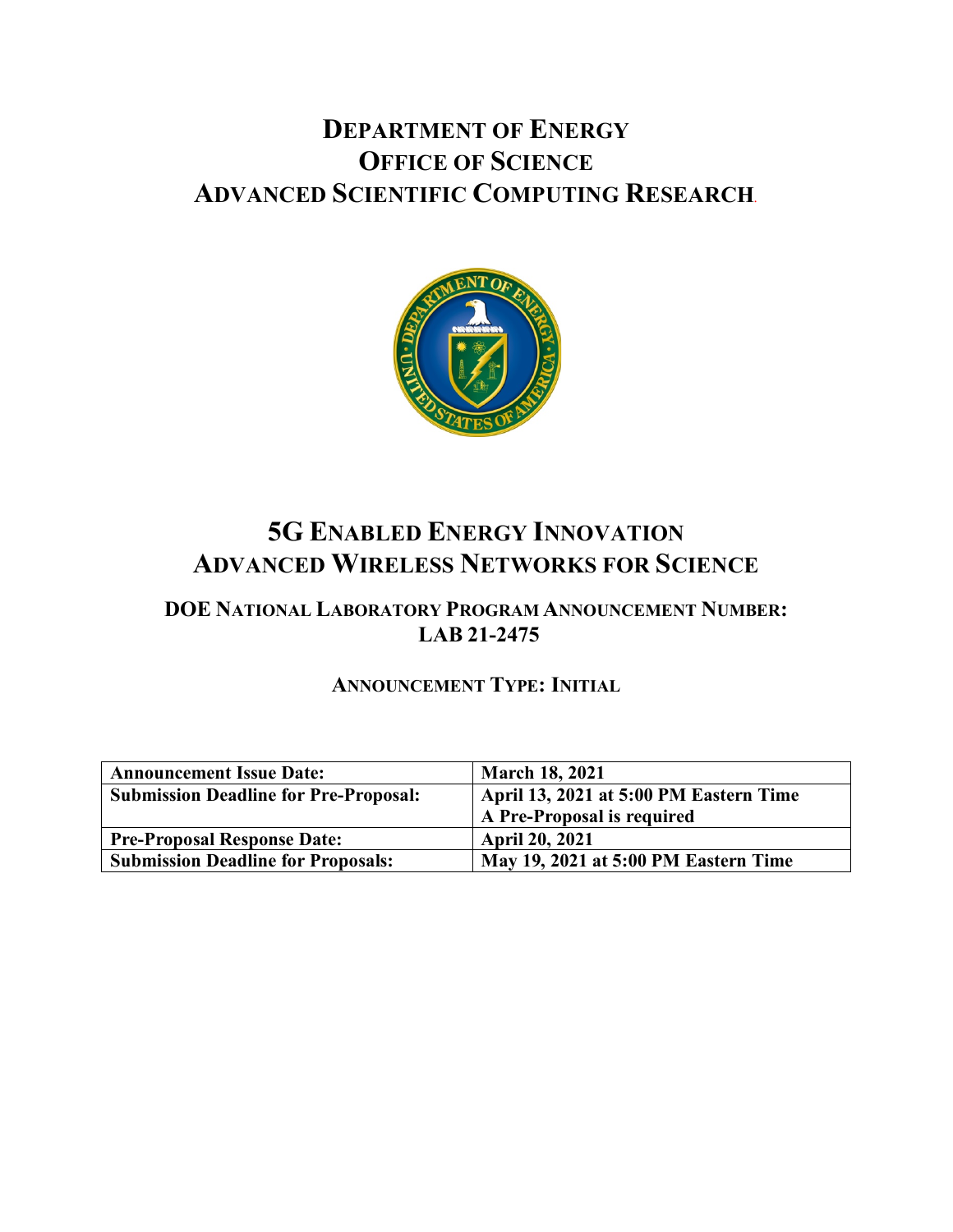# **Table of Contents**

| SECTION I - DOE NATIONAL LABORATORY OPPORTUNITY DESCRIPTION2 |  |
|--------------------------------------------------------------|--|
|                                                              |  |
|                                                              |  |
|                                                              |  |
|                                                              |  |
|                                                              |  |
|                                                              |  |
|                                                              |  |
|                                                              |  |
|                                                              |  |
|                                                              |  |
|                                                              |  |
|                                                              |  |
|                                                              |  |
|                                                              |  |
|                                                              |  |
|                                                              |  |
|                                                              |  |
|                                                              |  |
|                                                              |  |
|                                                              |  |
|                                                              |  |
|                                                              |  |
| C. ANTICIPATED NOTICE OF SELECTION AND AWARD DATES 18        |  |
|                                                              |  |
|                                                              |  |
|                                                              |  |
|                                                              |  |
|                                                              |  |
|                                                              |  |
|                                                              |  |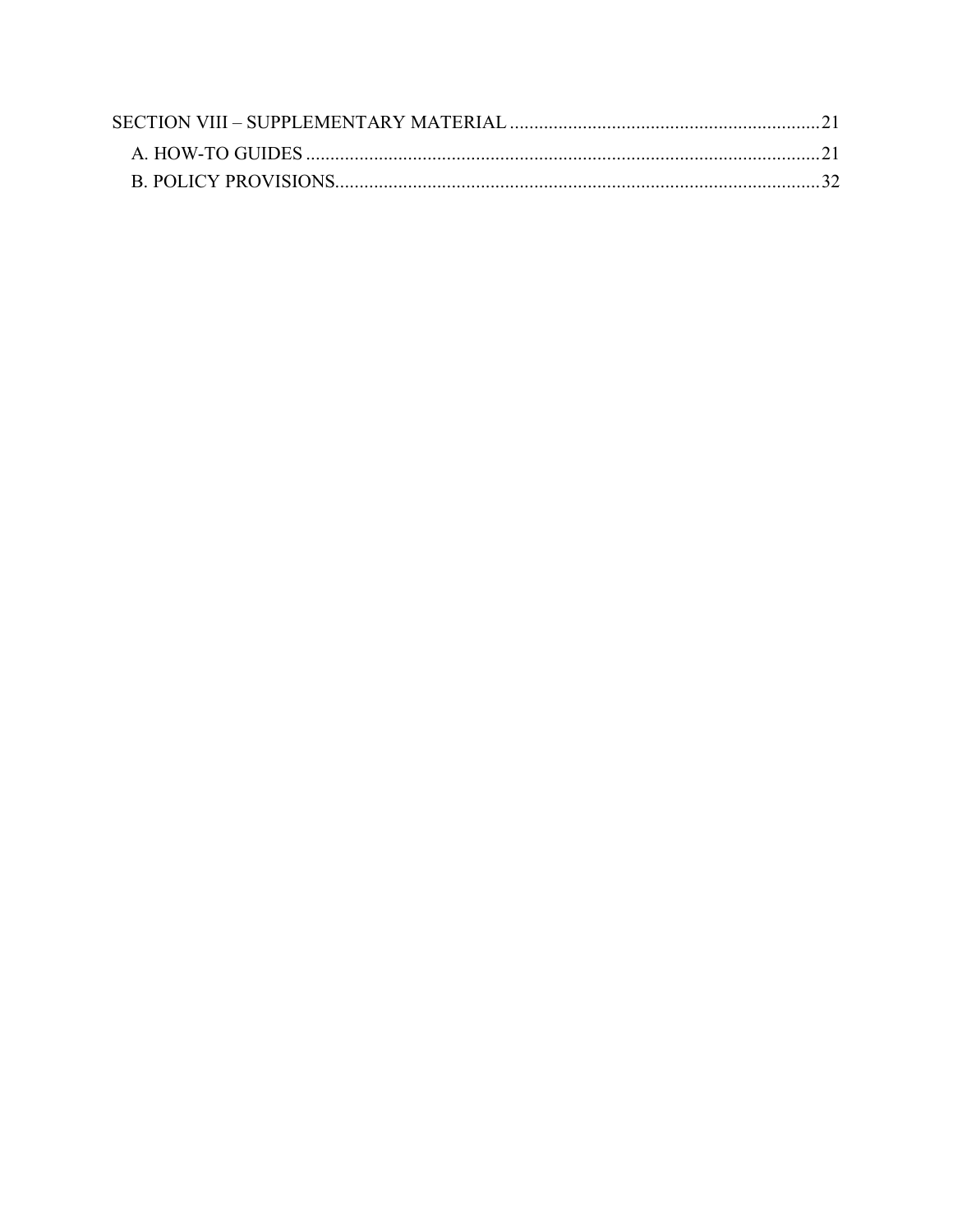## **UPDATES AND REMINDERS**

#### <span id="page-3-0"></span>RECOMMENDATION

The Department of Energy (DOE) Office of Science (SC) encourages you to register in all systems as soon as possible. You are also encouraged pre-proposals and proposals before the deadline.

## CURRENT AND PENDING SUPPORT AND BIOSKETCHES

The instructions for the content of current and pending support and biosketches have changed. Please read the instructions carefully and follow them.

DATA MANAGEMENT PLAN

The Office of Science Statement on Digital Data Management, published at [http://science.osti.gov/funding-opportunities/digital-data-management/,](http://science.osti.gov/funding-opportunities/digital-data-management/) governs proposals submitted under this Announcement. Compliance is detailed in Section IV of this Announcement.

## UNIQUE ENTITY IDENTIFIER (UEI)

The Federal Government is transitioning from the Data Universal Numbering System (DUNS), assigned by Dun and Bradstreet at [https://fedgov.dnb.com](https://fedgov.dnb.com/) to the UEI, assigned by the System for Award Management at [https://www.sam.gov.](https://www.sam.gov/) Information systems including SAM.gov and PAMS [\(https://pamspublic.science.energy.gov\)](https://pamspublic.science.energy.gov/) are being updated: Please follow the on-screen instructions or contact each system's Help Desk for additional information.

ACKNOWLEDGMENT OF FEDERAL SUPPORT

SC guidance about how its support should be acknowledged is published at [https://science.osti.gov/funding-opportunities/acknowledgements/.](https://science.osti.gov/funding-opportunities/acknowledgements/)

PUBLIC ACCESS

Awards made under this Announcement are subject to DOE's Public Access Plan [\(https://www.energy.gov/downloads/doe-public-access-plan\)](https://www.energy.gov/downloads/doe-public-access-plan). Full-text version of scientific publications must be made publicly accessible at no charge to readers.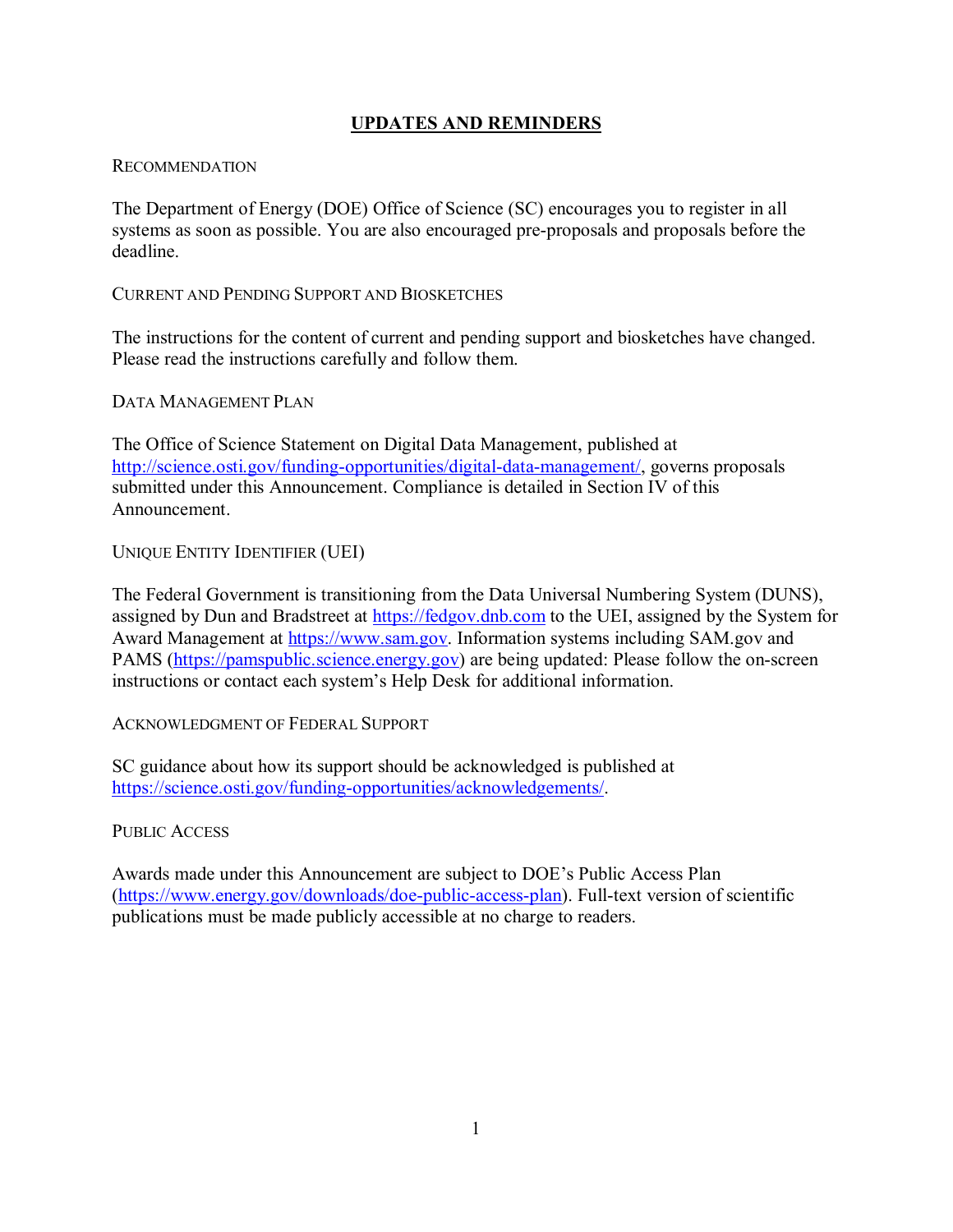#### <span id="page-4-0"></span>**Section I – DOE NATIONAL LABORATORY OPPORTUNITY DESCRIPTION**

## **GENERAL INQUIRIES ABOUT THIS ANNOUNCEMENT SHOULD BE DIRECTED TO:**

#### **Technical/Scientific Program Contacts:**

Dr. Robinson Pino 301-903-1263 Robinson.Pino@science.doe.gov

#### **SUMMARY**

The DOE SC program in Advanced Scientific Computing Research (ASCR) hereby announces its interest in receiving proposals seeking to transform or enhance Science leveraging advanced 5G wireless networking technologies.

## **SUPPLEMENTARY INFORMATION**

Digital wireless communication has become a foundational technology for driving innovation. SC is the Nation's largest supporter of basic research in the physical sciences, sponsoring research in discovering new materials, designing advanced microelectronics, leading high performance computing, and understanding the physics of radio frequency signaling.

The expanding national rollout of the new fifth-generation (5G) mobile network, coupled with the torrent of scientific data generated by next-generation devices such as battery-powered Internet of Things (IoT) sensors, has created an urgent need to enhance cutting-edge wireless technology and to determine approaches by which it may benefit and enhance our scientific mission. Rapidly expanding, new telecommunications infrastructure based on 5G technologies has the potential to disrupt and transform how we design, build, operate, and optimize scientific infrastructure and the experiments and services enabled by that infrastructure, from continentalscale sensor networks to centralized scientific user facilities, from intelligent sensors to supercomputers.

DOE operates scientific infrastructure, supporting some of the nation's most advanced intellectual discoveries, spanning the country and including 30 world-class user facilities from supercomputers to accelerators. Along with field experiments and remote observatories, every aspect of DOE's scientific enterprise could be potentially impacted by 5G. Accordingly, a 2020 Basic Research Needs workshop report identified five Priority Research Directions. The principal focus of this Program Announcement is on the following Priority Research Direction for what 5G in particular could enable to maintain and extend U.S. leadership in scientific discovery.

## *Reinvent the digital continuum linking the wireless edge to advanced high performance computing and data centers*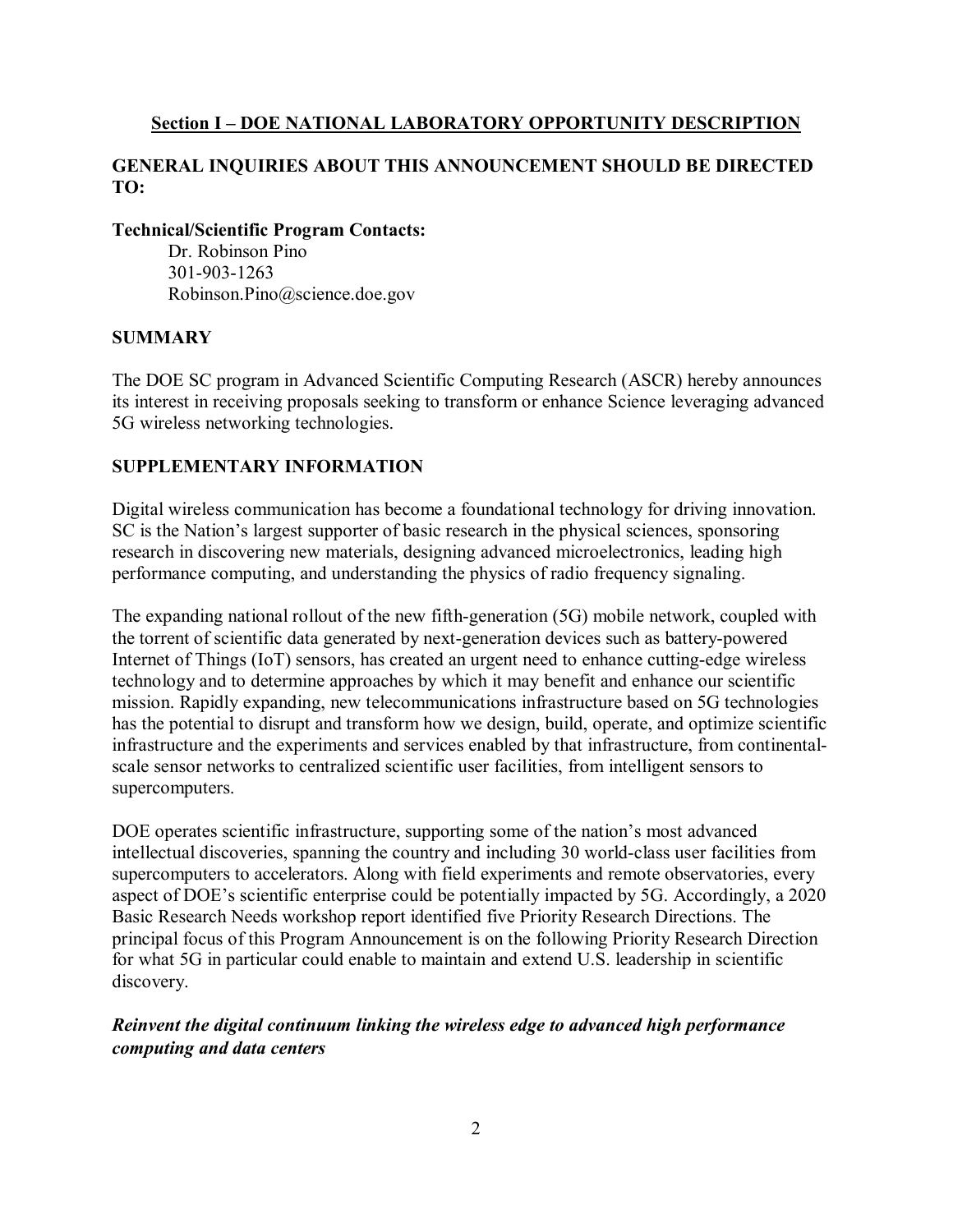- Effectively integrate data collection from advanced wireless sensors or edge computing devices through enhanced or new computational software tools that can provide end-to-end services such as data movement, analysis, integrity, and performance optimization.
- Propose programming framework approaches that will enable effective data collection, movement and analysis (in situ or external) to span the continuum from wireless to scientific user facilities, data centers, and high performance computing?

Wireless networks could enable scientific facilities to become more mobile, remotely manageable, and distributed. Breakthroughs in new software frameworks, tools, and approaches are needed to broaden and extend those wireless networks into existing or new scientific domains. By leveraging next-generation advanced wireless technology and microelectronics, we can build the tools, applications, and infrastructure needed to explore, understand, and harness new scientific discoveries.

## **Out of Scope Topics**

Proposals not focused on 5G approaches to the priority research directions mentioned in the supplementary information section will be considered out of scope for this Laboratory Announcement and may be declined without review.

## **References**

Pete Beckman, *5G Enabled Energy Innovation: Advanced Wireless Networks for Science,* March 2020 Workshop Brochure,<https://doi.org/10.2172/1606539>

Pete Beckman, *et al*, *5G Enabled Energy Innovation: Advanced Wireless Networks for Science*, March 2020, Workshop Report, <https://doi.org/10.2172/1606538>

## **Open Science**

SC is dedicated to promoting the values of openness in Federally-supported scientific research, including, but not limited to, ensuring that research may be reproduced and that the results of Federally-supported research are made available to other researchers. These objectives may be met through any number of mechanisms including, but not limited to, data access plans, data sharing agreements, the use of archives and repositories, and the use of various licensing schemes.

The use of the phrase "open-source" does not refer to any particular licensing arrangement, but is to be understood as encompassing any arrangement that furthers the objective of openness.

#### **Multi-Institutional Teams**

Collaborative proposals will not be accepted under this Announcement.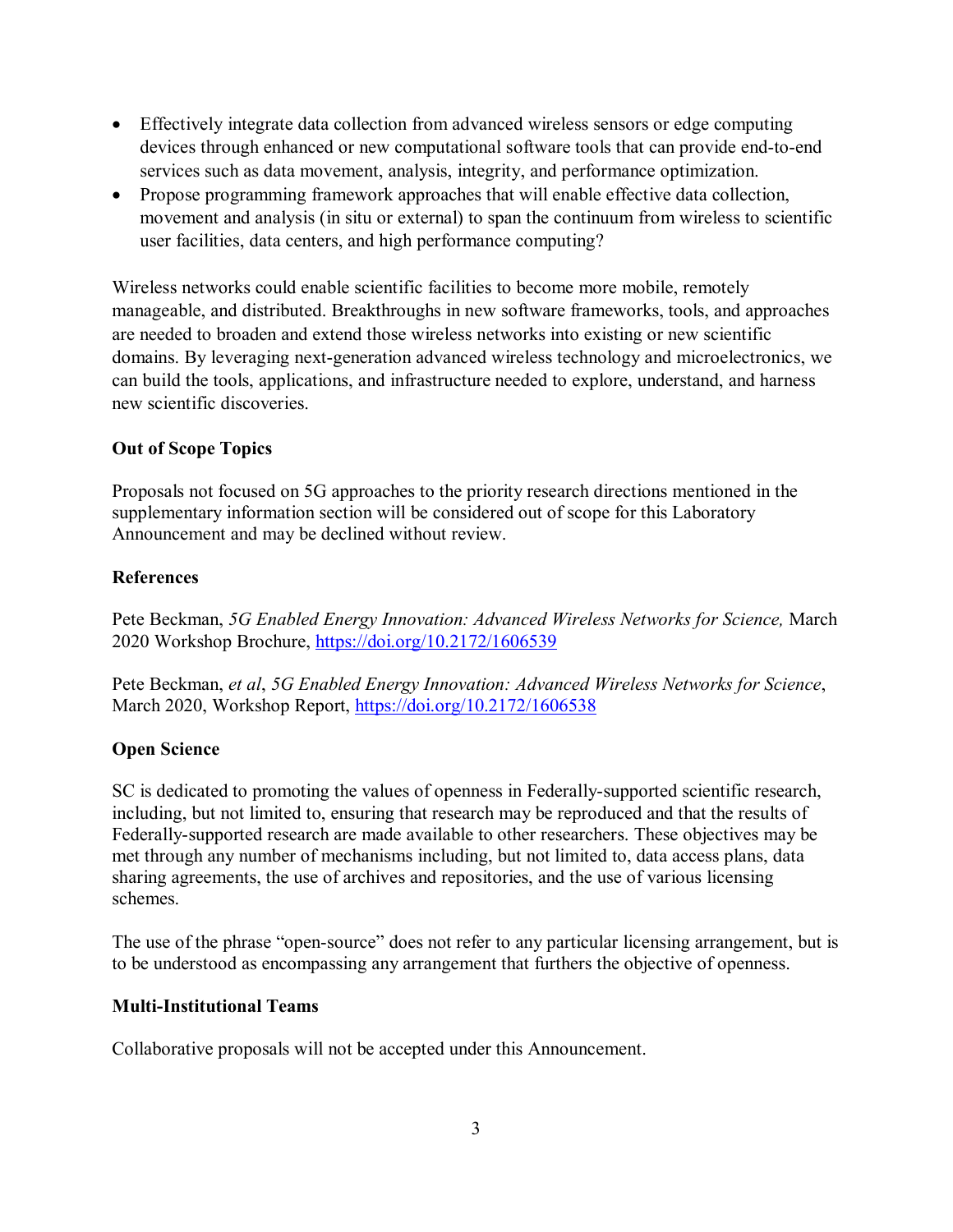# **Section II – AWARD INFORMATION**

# <span id="page-6-1"></span><span id="page-6-0"></span>**A. TYPE OF AWARD INSTRUMENT**

DOE anticipates awarding laboratory work authorizations under this DOE National Laboratory Program Announcement.

Any awards made under this Announcement will be subject to the provisions of the contract between DOE and the awardee National Laboratory.

# <span id="page-6-2"></span>**B. ESTIMATED FUNDING**

DOE anticipates that, subject to the availability of future year appropriations, up to \$6 million in current and future fiscal year funds will be used to support awards under this Announcement.

DOE is under no obligation to pay for any costs associated with preparation or submission of proposals. DOE reserves the right to fund, in whole or in part, any, all, or none of the proposals submitted in response to this Announcement.

# <span id="page-6-3"></span>**C. MAXIMUM AND MINIMUM AWARD SIZE**

(See [B Estimated Funding](#page-6-2) section above.)

**Ceiling**

\$400,000 per year

**Floor**

\$100,000 per year

# <span id="page-6-4"></span>**D. EXPECTED NUMBER OF AWARDS**

(See [B Estimated Funding](#page-6-2) Section above.)

The exact number of awards will depend on the number of meritorious proposals and the availability of appropriated funds.

# <span id="page-6-5"></span>**E. ANTICIPATED AWARD SIZE**

(See [B Estimated Funding](#page-6-2) Section above.)

The award size will be, and may not exceed \$400,000 per year.

## <span id="page-6-6"></span>**F. PERIOD OF PERFORMANCE**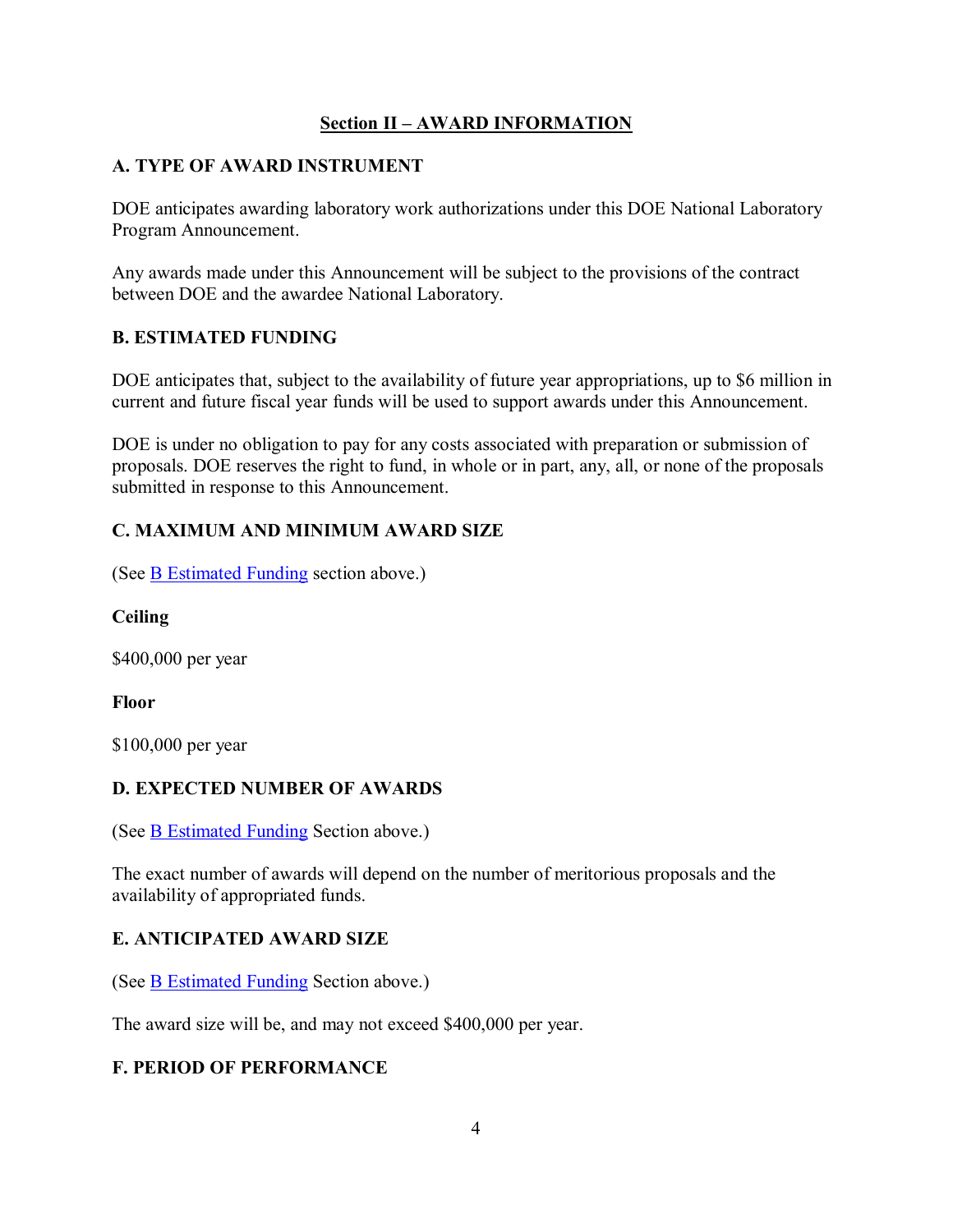(See B. Estimated Funding section above.)

DOE anticipates making awards with a project period of three years.

Continuation funding (funding for the second and subsequent budget periods) is contingent on: (1) availability of funds appropriated by Congress and future year budget authority; (2) progress towards meeting the objectives of the approved proposal; (3) submission of required reports; and (4) compliance with the terms and conditions of the award.

# <span id="page-7-0"></span>**G. TYPE OF PROPOSAL**

DOE will accept new DOE National Laboratory Proposals under this DOE National Laboratory Announcement. Please only submit a PAMS lab technical proposal in response to this Announcement; do not submit a DOE Field Work Proposal (FWP) at this time. SC will request FWPs later from those selected for funding consideration under this Announcement.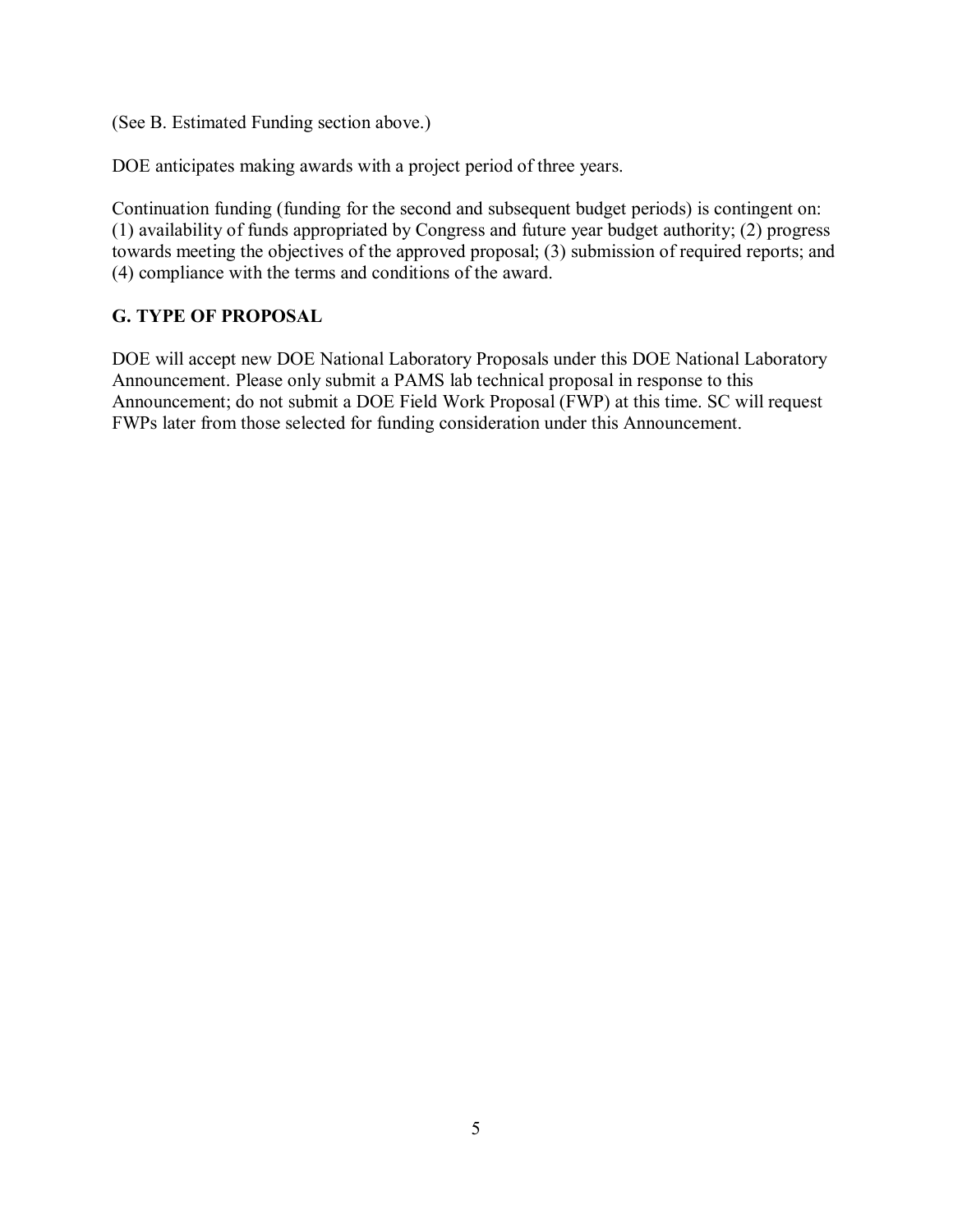## **Section III – ELIGIBILITY INFORMATION**

## <span id="page-8-1"></span><span id="page-8-0"></span>**A. ELIGIBLE APPLICANTS AND TOPICS**

This is a DOE National Laboratory-only Announcement. FFRDCs from other Federal agencies are not eligible to submit in response to this Program Announcement.

#### <span id="page-8-2"></span>**B. COST SHARING**

Cost sharing is not required.

## <span id="page-8-3"></span>**C. ELIGIBLE INDIVIDUALS**

Eligible individuals with the skills, knowledge, and resources necessary to carry out the proposed research as a Principal Investigator (PI) are invited to work with their organizations to develop a proposal. Individuals from underrepresented groups as well as individuals with disabilities are always encouraged to apply.

# <span id="page-8-4"></span>**D. LIMITATIONS ON SUBMISSIONS**

**Limitation on the Number of Pre-proposals:** Applicant institutions are limited to no more than two pre-proposals where the cover page must include the supporting signature from an Associate Laboratory Director, or overall delegated laboratory submission coordinator for this announcement. If the same institution submits more than two pre-proposals, DOE will consider the latest received submission to be the institution's intended submission. Pre-proposals in excess of the limited number of submissions will be discouraged.

**Limitation on the Number of Proposals:** An individual may participate in no more than two proposals. If the same individual is a project member of more than two proposals, the latest received submission that matches a qualified pre-proposal (as described in [Section IV B\)](#page-9-2) will be considered the institution's intended submission and all other submissions will be declined. An institution may participate in no more than two proposals.

Proposals that do not identify an encouraged pre-proposal may be declined without merit review.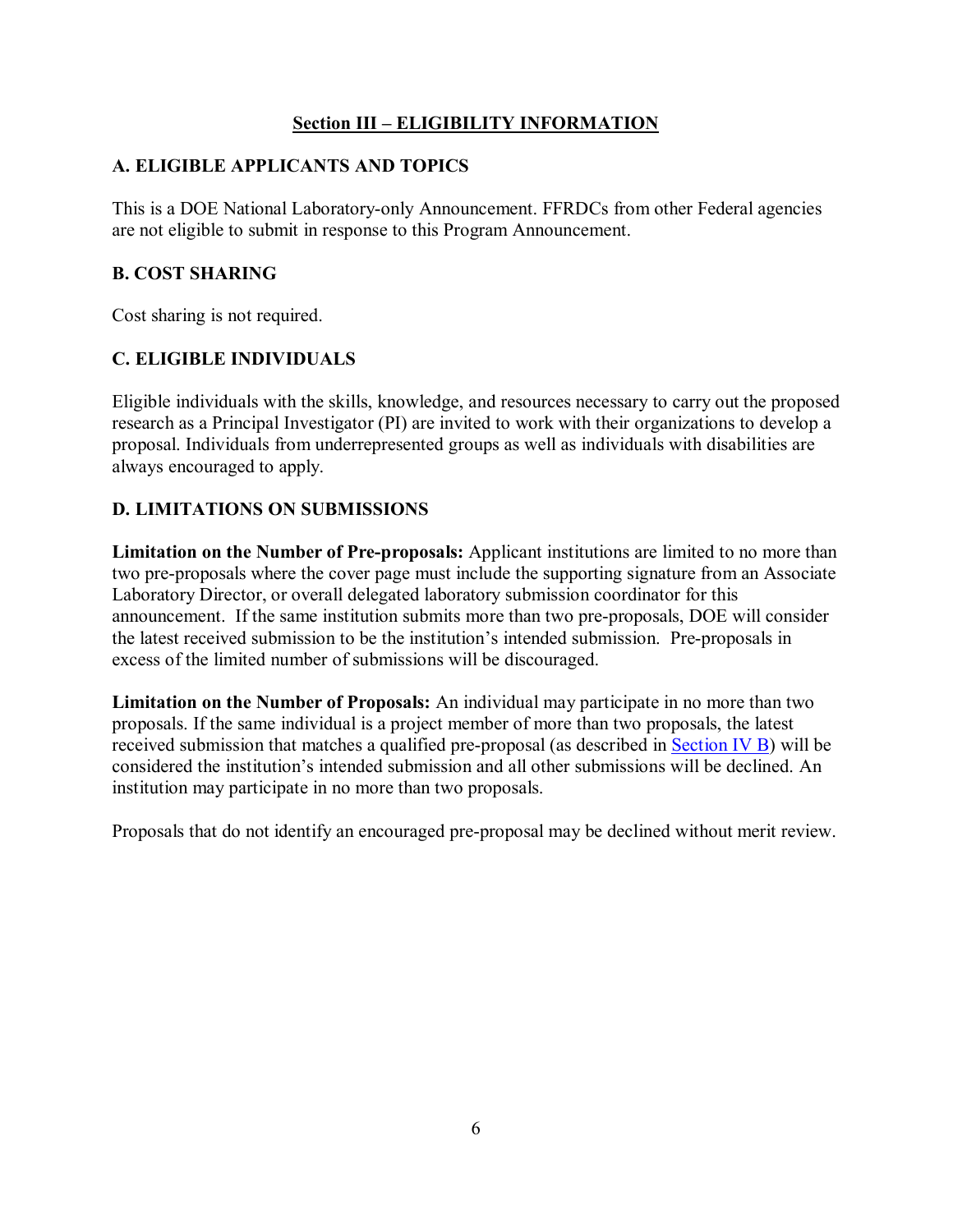# **Section IV – PROPOSAL AND SUBMISSION INFORMATION**

# <span id="page-9-1"></span><span id="page-9-0"></span>**A. ADDRESS TO REQUEST PROPOSAL PACKAGE**

Proposal submission instructions are available in this Announcement on the DOE SC Portfolio Analysis and Management System (PAMS). Screenshots showing the steps in DOE National Laboratory proposal submission are available in the PAMS External User Guide, accessible by navigating to [https://pamspublic.science.energy.gov](https://pamspublic.science.energy.gov/) and clicking on the "PAMS External User Guide" link.

Proposals submitted outside of PAMS will not be accepted.

# <span id="page-9-2"></span>**B. LETTER OF INTENT AND PRE-PROPOSAL**

## **1. Letter of Intent**

 $N/A$ 

## **2. Pre-proposal**

PRE-PROPOSAL DUE DATE

The pre-proposal due date is printed on the cover of this Announcement.

ENCOURAGE/DISCOURAGE DATE

The pre-proposal response date is printed on the cover of this Announcement**.**

A pre-proposal is required and must/should be submitted by the date indicated on the cover of this Announcement.

Pre-proposals will be reviewed for responsiveness of the proposed work to the research topics identified in this Announcement. DOE will send a response by email to each applicant encouraging or discouraging the submission of an application by the date indicated on the cover of the Announcement. Applicants who have not received a response regarding the status of their pre-application by this date are responsible for contacting the program to confirm this status.

## **Only those applicants that receive notification from DOE encouraging submission of a proposal may submit proposals.** No other proposals will be considered.

The pre-proposal attachment should include, at the top of the first page, the following information:

> Title of Preproposal Principal Investigator Name, Job Title Institution PI Phone Number, PI Email Address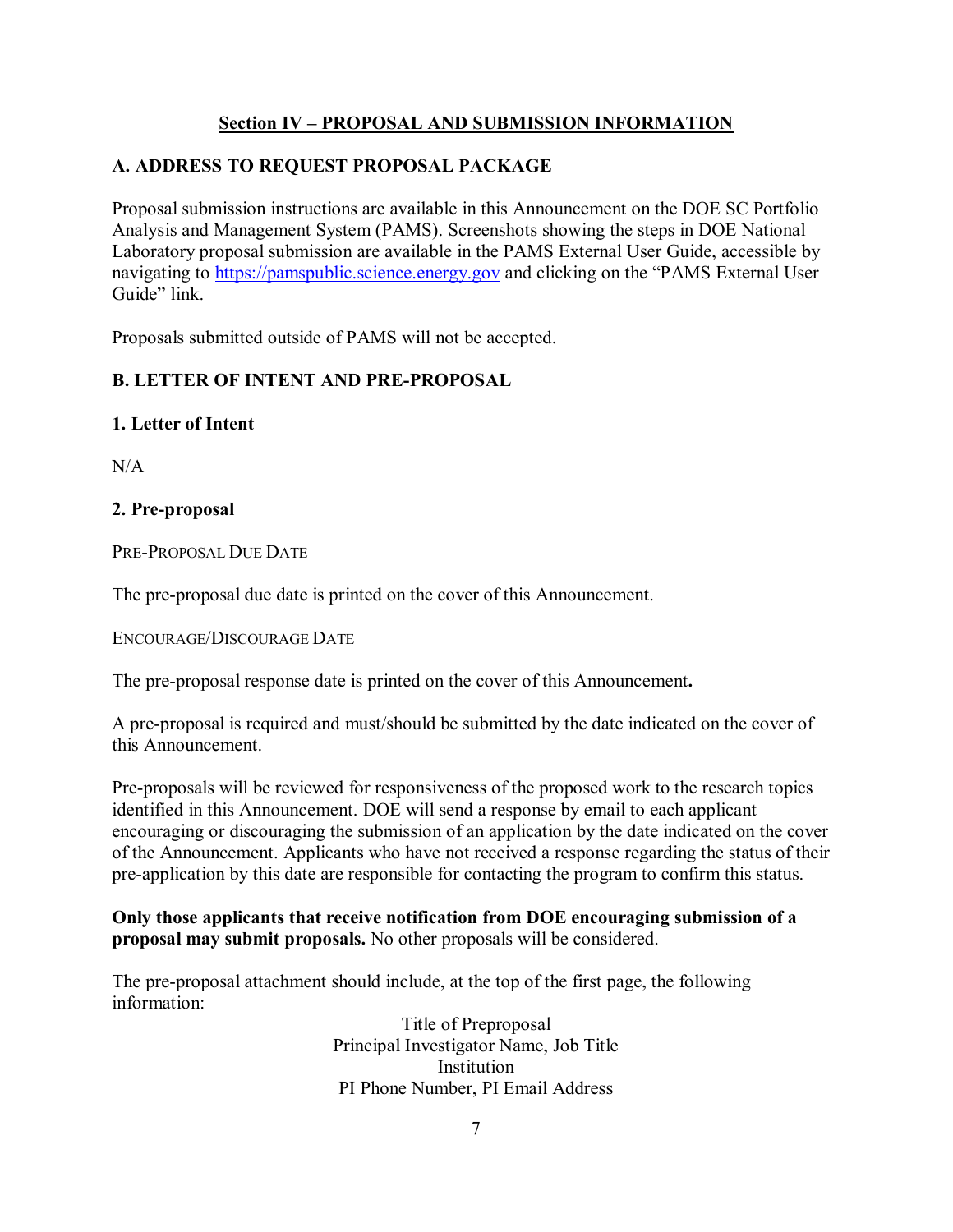## Laboratory Announcement Number: Include the number indicated on the cover of this Announcement

This information must be followed by a clear and concise description of the objectives and technical approach of the proposed research. The pre-proposal may not exceed two pages, when printed using standard letter-size (8.5 x 11 inch) paper with 1 inch margins (top, bottom, left, and right). The font must not be smaller than 11 point. Figures and references, if included, must fit within the two-page limit.

After the description of the proposed research, include a listing of individuals known to be conflicted from serving as a reviewer. This list should include, for the PI and Senior/Key Personnel:

- Collaborators and Co-editors: List in alphabetical order all persons (first and last names and their current organizational affiliation) who are, or who have been, collaborators or co-authors on a research project, book or book article, report, abstract, or paper during the 48 months preceding the submission of this pre-application. For publications or collaborations with more than 10 authors or participants, only list those individuals in the core group with whom the PI interacted on a regular basis while the research was being done. Also, list any individuals who are currently, or have been, co-editors on a special issue of a journal, compendium, or conference proceedings during the 24 months preceding the submission of this pre-application. If there are no collaborators or coeditors to report, state "None."
- Graduate and Postdoctoral Advisors and Advisees: List the first and last names and current organizational affiliations of your graduate advisor(s) and principal postdoctoral sponsor(s). Also, list the names and current organizational affiliations of your graduate students and postdoctoral associates.
- Personnel must be listed with their full first and last names and their institutions must be spelled out.

The pre-proposal must be machine readable. Do not submit a scanned image of a printed document.

#### PRE-PROPOSAL REVIEW

Those pre-proposals that are encouraged will be used to help SC begin planning for the application peer review process. SC's intent in discouraging submission of certain proposals is to save the time and effort of applicants in preparing and submitting proposals not responsive to this Announcement.

The PI will be automatically notified when the pre-proposal is encouraged or discouraged. The DOE SC Portfolio Analysis and Management System (PAMS) will send an email to the PI from PAMS. Autoreply@science.doe.gov, and the status of the pre-preproposal will be updated at the PAMS website [https://pamspublic.science.energy.gov/.](https://pamspublic.science.energy.gov/) Notifications are sent as soon as the decisions to encourage or discourage are finalized.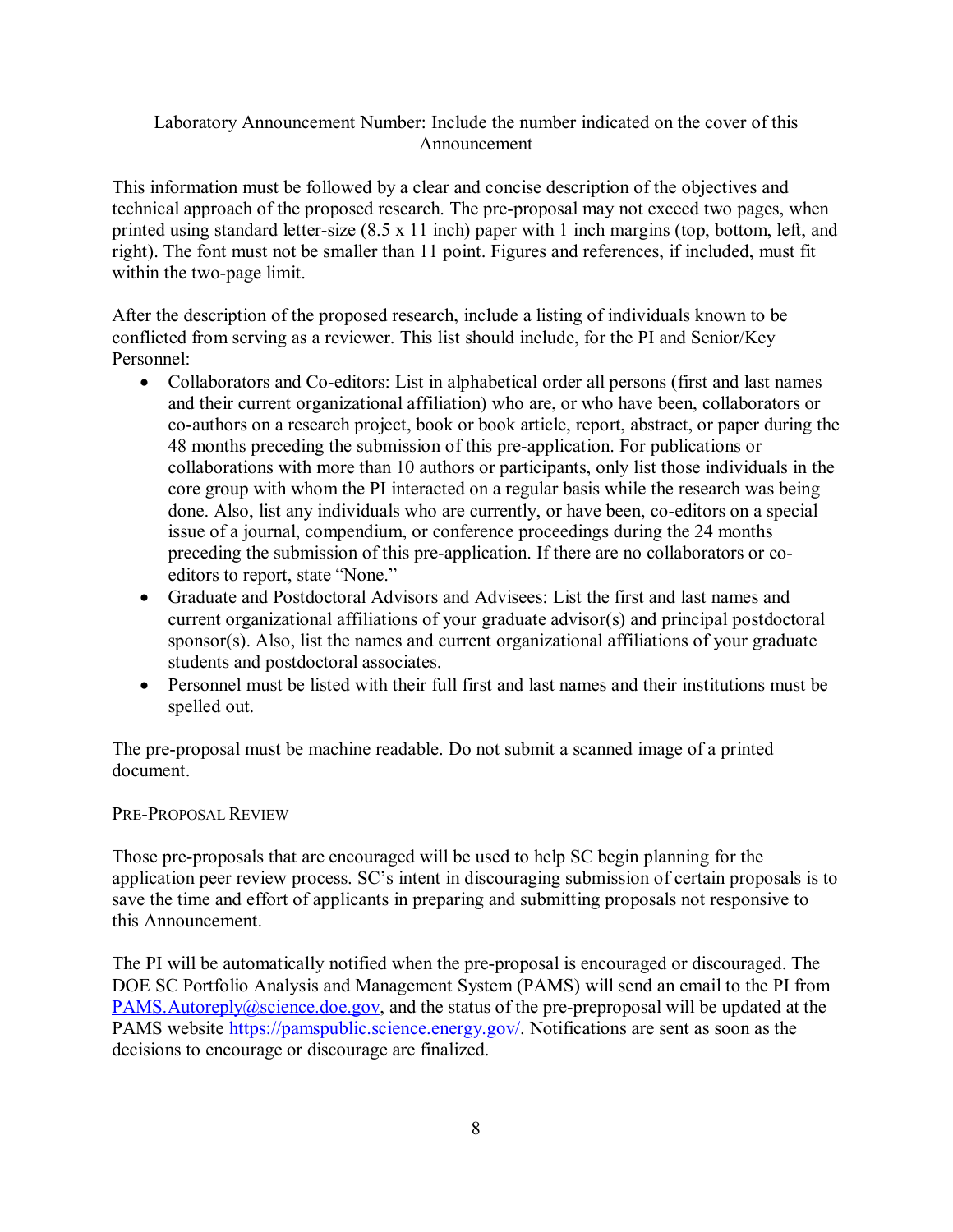#### PRE-APPLICATION SUBMISSION

The pre-proposal must be submitted electronically through the DOE SC Portfolio Analysis and Management System (PAMS) website [https://pamspublic.science.energy.gov/.](https://pamspublic.science.energy.gov/)

There is no requirement to seek approval if teaming arrangements, proposed personnel, topics, or the anticipated title change between submitting the pre-proposal and when a proposal is submitted.

Detailed instructions about how to submit a pre-proposal are in **Section VIII** of this Announcement.

## <span id="page-11-0"></span>**C. PROPOSAL SUBMISSION AND CONTENT**

#### **1. Summary of Proposal Contents**

Each DOE National Laboratory proposal will contain the following sections:

- A Cover Page, entered into PAMS as structured data using the on-screen form
- Budget, entered into PAMS as structured data using the PAMS budget form
- Abstract (one page), entered into PAMS as a separate pdf
- Budget justification, entered into PAMS as a separate pdf
- Proposal, combined into a single pdf containing the following information:
	- o Proposal Title Page
	- o Table of Contents
	- o Project Narrative (main technical portion of the proposal, including background/introduction, proposed research and methods, timetable of activities, and responsibilities of key project personnel)
	- o Appendix 1: Biographical Sketch(es)
	- o Appendix 2: Current and Pending Support
	- o Appendix 3: Bibliography and References Cited
	- o Appendix 4: Facilities and Other Resources
	- o Appendix 5: Equipment
	- o Appendix 6: Data Management Plan
	- o Appendix 7: Other Attachments (optional)

#### SUBMISSION INSTRUCTIONS

Completed proposals must be submitted into the DOE SC Portfolio Analysis and Management System (PAMS) at https://pamspublic.science.energy.gov.

#### **Important Instructions to the Sponsored Research Office of Submitting Institutions**: SC

requires that you create one single machine readable PDF file that contains the DOE Title Page, project narrative, biographical sketch, current and pending support, bibliography and references cited, facilities and other resources, equipment, data management plan, and other attachments. This single PDF file may not be scanned from a printed document and must be uploaded in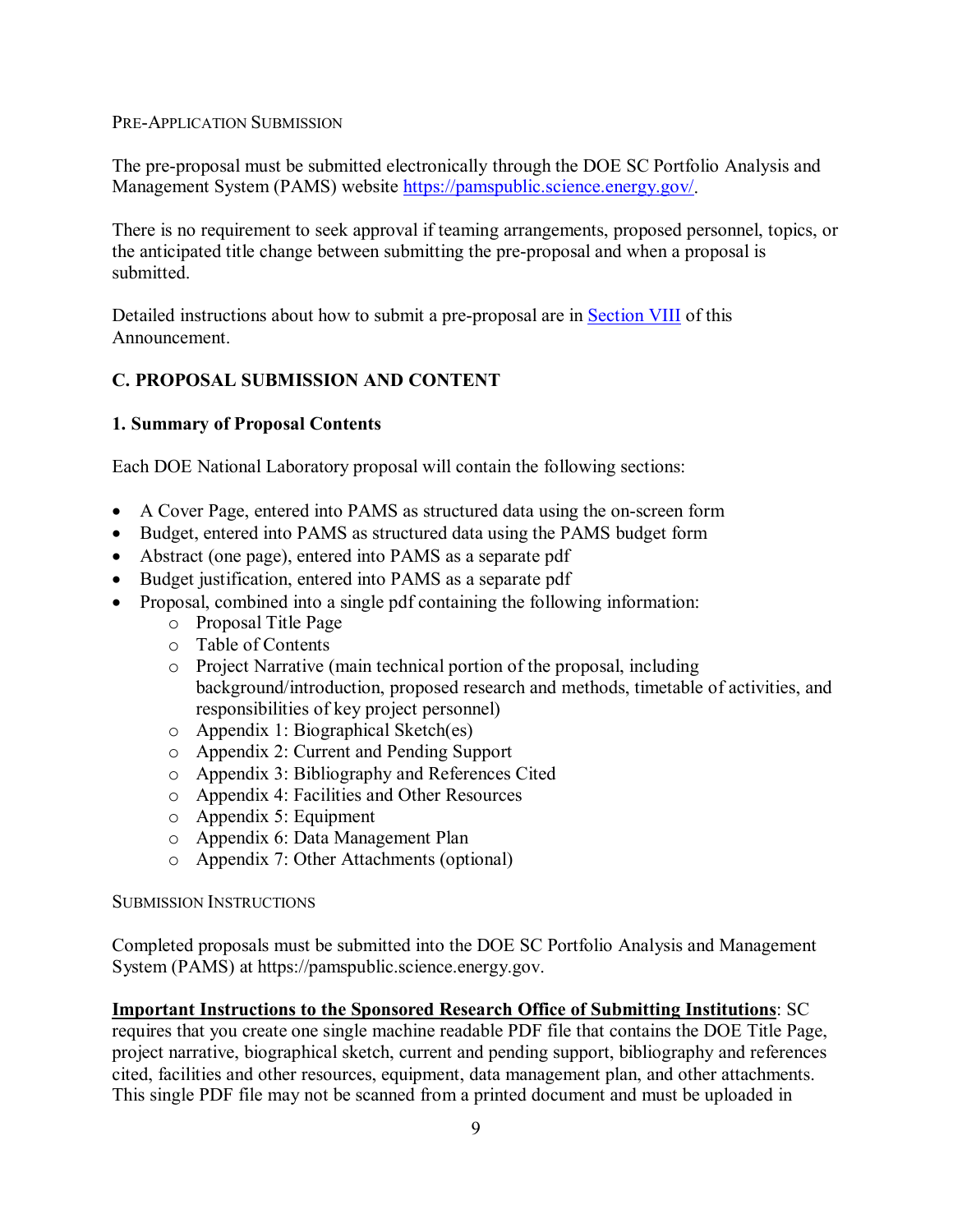#### PAMS.

**WARNING**: The PAMS website at [https://pamspublic.science.energy.gov](https://pamspublic.science.energy.gov/) will permit you to edit a previously submitted proposal in the time between your submission and the deadline. If you choose to edit, doing so will remove your previously submitted version from consideration. If you are still editing at the time of the deadline, you will not have a valid submission. Please pay attention to the deadline.

PROPOSAL DUE DATE

The proposal due date is printed on the cover of this Announcement.

Letters

Letters of support may be included as an appendix to the research narrative. Reviewers are not required to consider information in this appendix.

#### **2. Abstract**

The project summary/abstract is a summary of the proposed activity suitable for distribution to the public and sufficient to permit potential reviewers to identify conflicts of interest. It must be a self-contained document. Provide the name of the applicant, the project title, the PI and the PI's institutional affiliation, any coinvestigators and their institutional affiliations, the objectives of the project, a description of the project, including methods to be employed, and the potential impact of the project (i.e., benefits, outcomes). A sample is provided below:

Project Title A. Smith, Lead Institution (Principal Investigator) A. Brown, Institution 2 (Co-Investigator) A. Jones, Institution 3 (Co-Investigator) Text of abstract

The project summary must not exceed 1 page when printed using standard letter-size (8.5 inch by 11 inch) paper with 1 inch margins (top, bottom, left and right) with font not smaller than 11 point. The one-page project summary/abstract should be placed in a separate, single pdf document and attached on the appropriate screen in PAMS.

If a proposal is recommended for award, the project summary will be used in preparing a public abstract about the award. Award abstracts and titles form a Government document that describes the project and justifies the expenditure of Federal funds in light of the DOE and SC mission statements at<https://energy.gov/mission> and [https://science.osti.gov/about/.](https://science.osti.gov/about/)

- Do not include any proprietary or sensitive business information.
- DOE may use the abstract may to prepare public reports about supported research.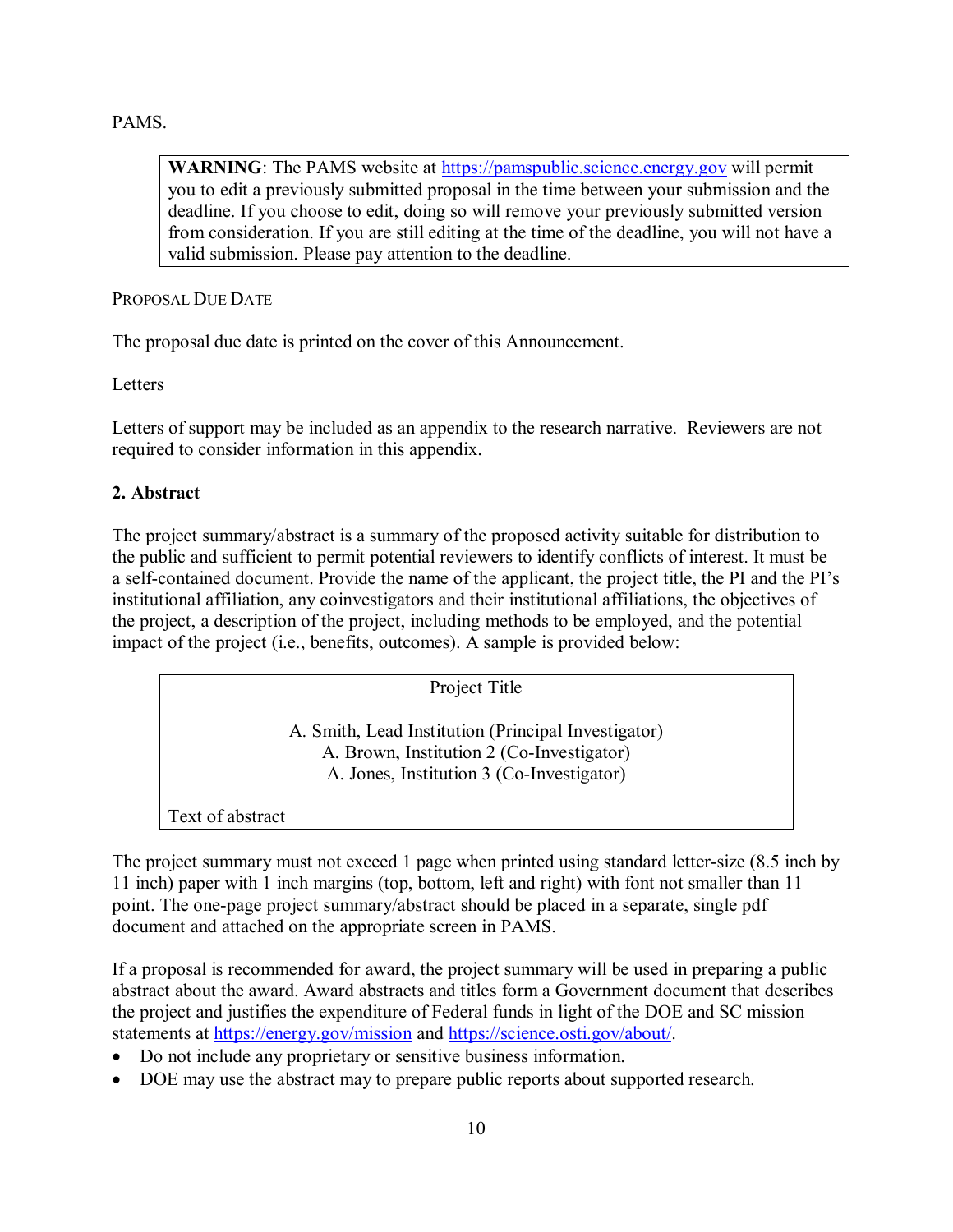## **3. Budget and Justification**

The budget must be submitted into PAMS using the PAMS budget form.

Budgets are required for the entire project period. A budget form should be completed for each budget period of the award, and a cumulative budget form for the entire project period will be populated by PAMS. PAMS will calculate the cumulative budget totals for you.

A written justification of each budget item is to follow the budget pages. The budget justification should be placed in a separate, single pdf document and attached on the appropriate screen in PAMS. Further instructions regarding the budget and justification are given below and in the PAMS software.

## **4. Proposal**

DOE TITLE PAGE (PART OF PROJECT NARRATIVE)

The following proposal title page information may be placed on a plain page. No form is required. This cover page will not count in the project narrative page limitation.

- The project title:
- Applicant/Institution:
- Street Address/City/State/Zip:
- Postal Address:
- Administrative Point of Contact name, telephone number, email:
- Lead PI name, telephone number, email:
- DOE National Laboratory Announcement Number: LAB-21-2475
- DOE/SC Program Office: Advanced Scientific Computing Research
- DOE/SC Program Office Technical Contact: Robinson Pino
- PAMS Pre-Proposal Tracking Number**:**
- Research area or areas as identified in [Section I](#page-4-0) of this Announcement

#### PROJECT NARRATIVE

The project narrative **must not exceed a page limit of 10 pages** of technical information, including charts, graphs, maps, photographs, and other pictorial presentations, when printed using standard letter-size (8.5 inch x 11 inch) paper with 1 inch margins (top, bottom, left, and right). The font must not be smaller than 11 point. Merit reviewers will only consider the number of pages specified in the first sentence of this paragraph. This page limit does not apply to the Title Page, Budget Page(s), Budget Justification, biographical material, publications and references, and appendices, each of which may have its own page limit defined later in this Announcement.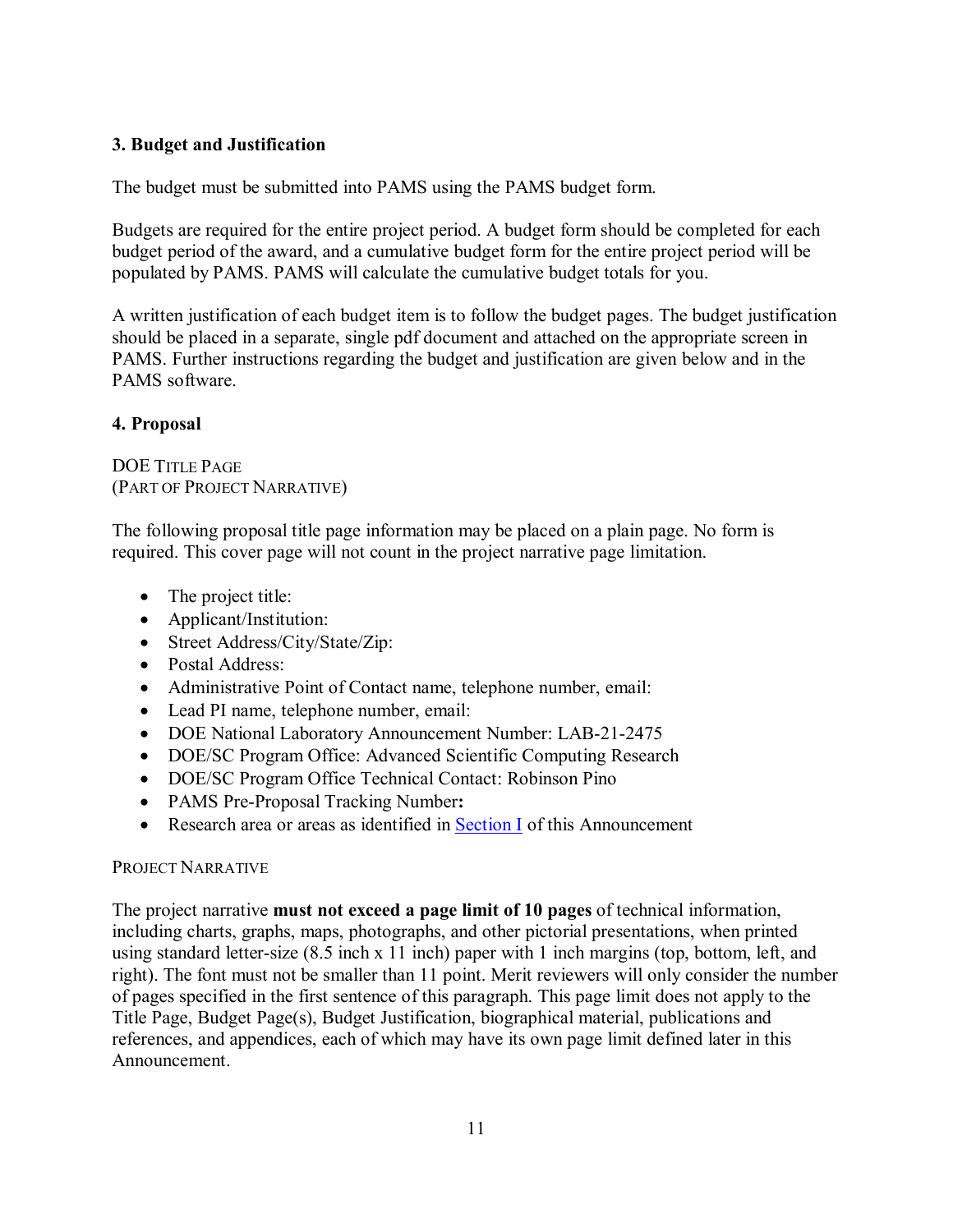Do not include any Internet addresses (URLs) that provide supplementary or additional information that constitutes a part of the proposal. Merit reviewers are not required to access Internet sites; however, Internet publications in a list of references will be treated identically to print publications. See [Section VIII](#page-23-0) for instructions on how to mark proprietary proposal information.

**Background/Introduction**: Explanation of the importance and relevance of the proposed work as well as a review of the relevant literature.

**Proposed Research and Methods**: Identify the hypotheses to be tested (if any) and details of the methods to be used including the integration of experiments with theoretical and computational research efforts.

**Timetable of Activities**: Timeline for all major activities including milestones and deliverables.

**Project Management Plan:** Multi-institutional proposals must include a project management plan that clearly indicates the roles and responsibilities of each organization and indicates how activities will be coordinated and communicated among team members.

**Project Objectives:** This section should provide a clear, concise statement of the specific objectives/aims of the proposed project.

The Project Narrative comprises the research plan for the project. It should contain enough background material in the Introduction, including review of the relevant literature, to demonstrate sufficient knowledge of the state of the science. The major part of the narrative should be devoted to a description and justification of the proposed project, including details of the method to be used. It should also include a timeline for the major activities of the proposed project, and should indicate which project personnel will be responsible for which activities. There should be no ambiguity about which personnel will perform particular parts of the project, and the time at which these activities will take place.

APPENDIX 1: BIOGRAPHICAL SKETCH

Provide a biographical sketch for the PI and each senior/key person as an appendix to your technical narrative.

- Provide the biographical sketch information as an appendix to your project narrative.
- Do not attach a separate file.
- The biographical sketch appendix will not count in the project narrative page limitation.
- The biographical information (curriculum vitae) for each person must not exceed 2 pages when printed on letter-size (8.5 inch x 11 inch) paper with 1 inch margins (top, bottom, left, and right) with font not smaller than 11 point

Detailed instructions may be found in [Section VIII](#page-27-0) of this Announcement.

**WARNING**: These instructions have been significantly revised to require disclosure of a variety of potential conflicts of interest or commitment, including participation in foreign government-sponsored talent recruitment programs.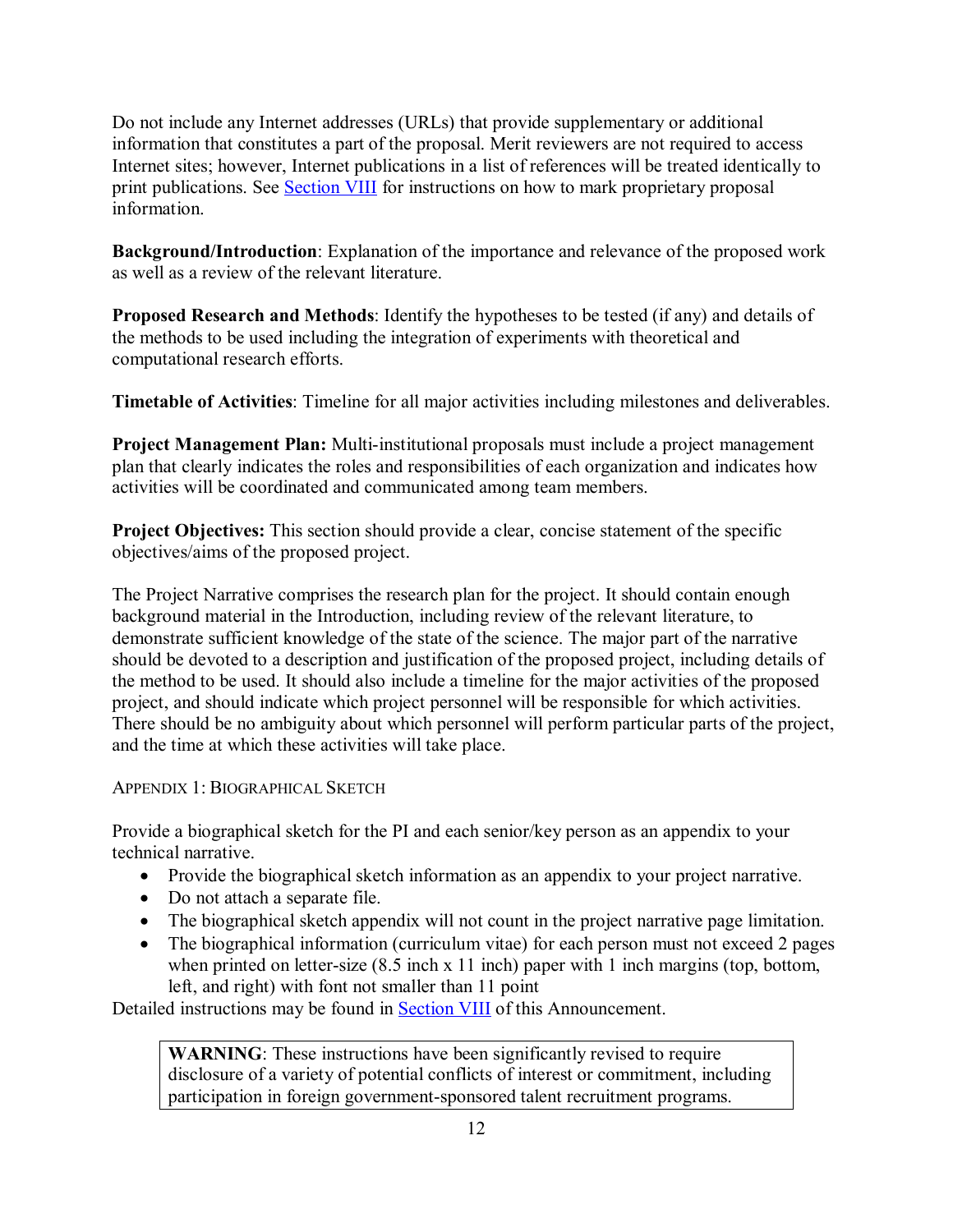The PI and each senior/key person at the prime applicant and any proposed subaward must provide a list of all sponsored activities, awards, and appointments, whether paid or unpaid; provided as a gift with terms or conditions or provided as a gift without terms or conditions; full-time, part-time, or voluntary; faculty, visiting, adjunct, or honorary; cash or in-kind; foreign or domestic; governmental or private-sector; directly supporting the individual's research or indirectly supporting the individual by supporting students, research staff, space, equipment, or other research expenses. All foreign governmentsponsored talent recruitment programs must be identified in current and pending support.

#### APPENDIX 2: CURRENT AND PENDING SUPPORT

Provide a list of all current and pending support for the PI and senior/key personnel, including subawardees. Provide the Current and Pending Support as an appendix to your project narrative. Concurrent submission of an application to other organizations for simultaneous consideration will not prejudice its review.

- Do not attach a separate file.
- This appendix will not count in the project narrative page limitation.

Detailed instructions may be found in [Section VIII](#page-28-0) of this Announcement.

#### APPENDIX 3: BIBLIOGRAPHY & REFERENCES CITED

Provide a bibliography of any references cited in the Project Narrative. Each reference must include the names of all authors (in the same sequence in which they appear in the publication), the article and journal title, book title, volume number, page numbers, and year of publication. For research areas where there are routinely more than ten coauthors of archival publications, you may use an abbreviated style such as the *Physical Review Letters* (PRL) convention for citations (listing only the first author). For example, your paper may be listed as, "A Really Important New Result," A. Aardvark et. al. (MONGO Collaboration), PRL 999. Include only bibliographic citations. Applicants should be especially careful to follow scholarly practices in providing citations for source materials relied upon when preparing any section of the application. Provide the Bibliography and References Cited information as an appendix to your project narrative.

- Do not attach a separate file.
- This appendix will not count in the project narrative page limitation.

#### APPENDIX 4: FACILITIES & OTHER RESOURCES

This information is used to assess the capability of the organizational resources, including subawardee resources, available to perform the effort proposed. Identify the facilities to be used (Laboratory, Animal, Computer, Office, Clinical and Other). If appropriate, indicate their capacities, pertinent capabilities, relative proximity, and extent of availability to the project. Describe only those resources that are directly applicable to the proposed work. Describe other resources available to the project (e.g., machine shop, electronic shop) and the extent to which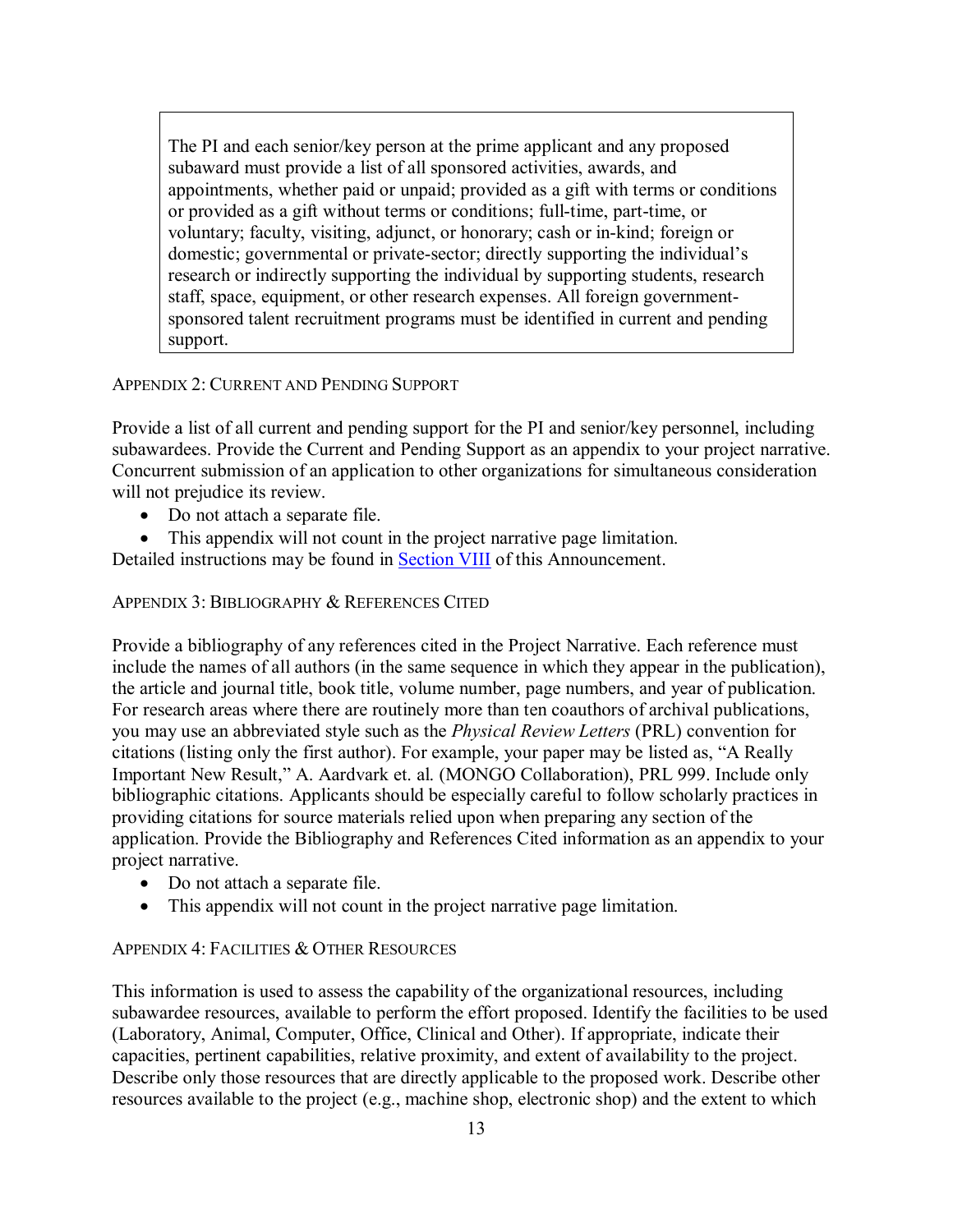they would be available to the project. For proposed investigations requiring access to experimental user facilities maintained by institutions other than the applicant, please provide a document from the facility manager confirming that the researchers will have access to the facility. Please provide the Facility and Other Resource information as an appendix to your project narrative.

- Do not attach a separate file.
- This appendix will not count in the project narrative page limitation.

## APPENDIX 5: EQUIPMENT

List major items of equipment already available for this project and, if appropriate identify location and pertinent capabilities. Provide the Equipment information as an appendix to your project narrative.

- Do not attach a separate file.
- This appendix will not count in the project narrative page limitation.

## APPENDIX 6: DATA MANAGEMENT PLAN

Provide a Data Management Plan (DMP) as an appendix to the research narrative.

- This appendix should not exceed a page limit of 3 pages including charts, graphs, maps, photographs, and other pictorial presentations, when printed using standard letter-size (8.5 inch x 11 inch) paper with 1 inch margins (top, bottom, left, and right)
- Do not attach a separate file.
- This appendix will not count in the project narrative page limitation.

The standard requirements for a DMP may be found in [Section VIII](#page-29-0) of this Announcement.

#### APPENDIX 7: OTHER ATTACHMENT

If you need to elaborate on your responses to the PAMS Cover Page, please provide the Other Attachment information as an appendix to your project narrative. Information not easily accessible to a reviewer may be included in this appendix, but do not use this appendix to circumvent the page limitations of the proposal. Reviewers are not required to consider information in this appendix.

- Do not attach a separate file.
- This appendix will not count in the project narrative page limitation.

## <span id="page-16-0"></span>**D. SUBMISSIONS FROM SUCCESSFUL APPLICANTS**

If selected for award, DOE reserves the right to request additional or clarifying information.

# <span id="page-16-1"></span>**E. SUBMISSION DATES AND TIMES**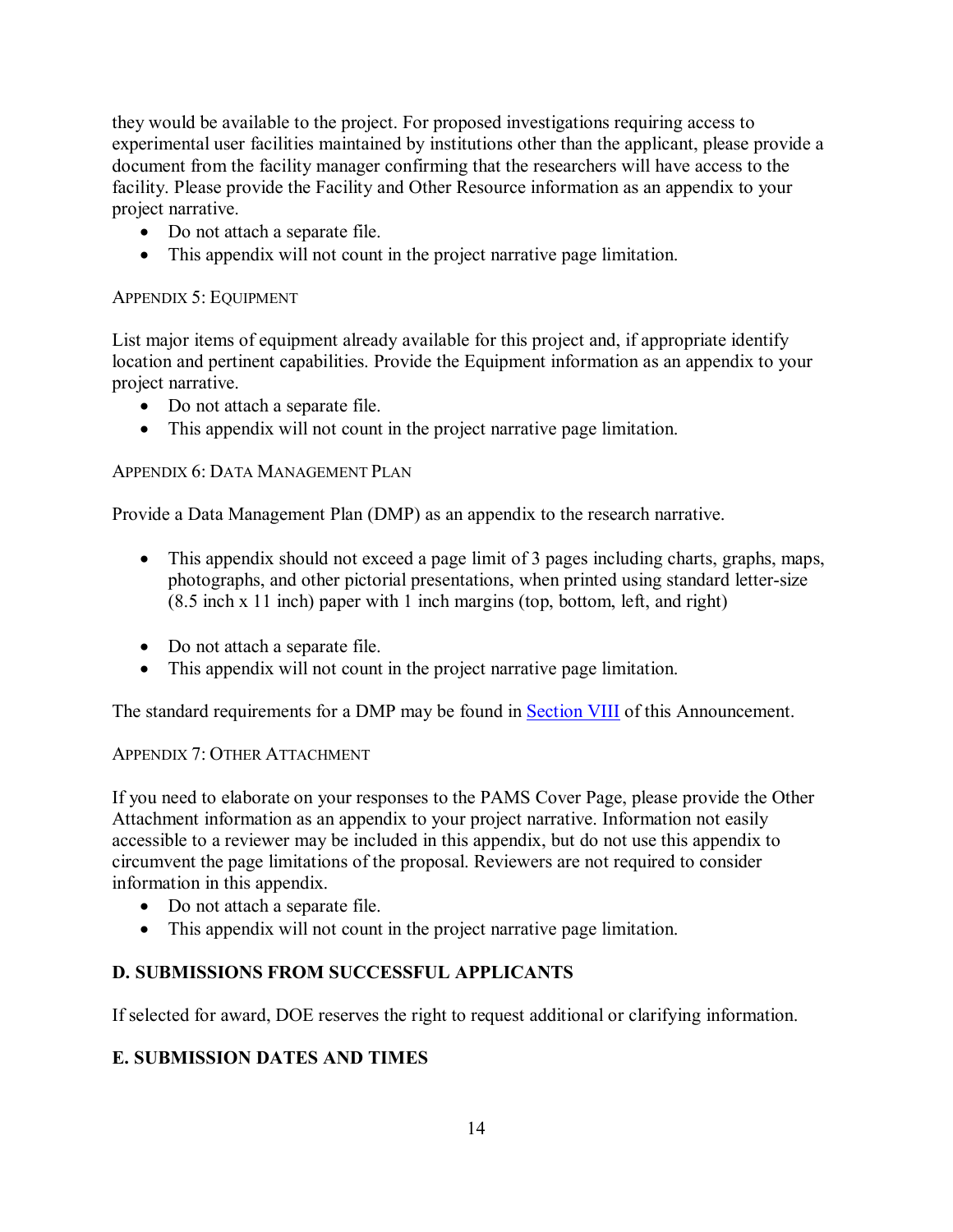# **1. Letter of Intent Due Date**

N/A.

# **2. Pre-proposal Due Date**

The pre-proposal due date is printed on the cover of this Announcement.

You are encouraged to submit your pre-proposal well before the deadline. Pre-proposals may be submitted at any time between the publication of this Announcement and the stated deadline.

## **3. Proposal Due Date**

The proposal due date is printed on the cover of this Announcement.

You are encouraged to transmit your proposal well before the deadline. Proposals may be submitted at any time between the publication of this Announcement and the stated deadline.

## **4. Late Submissions**

Proposals received after the deadline will not be reviewed or considered for award.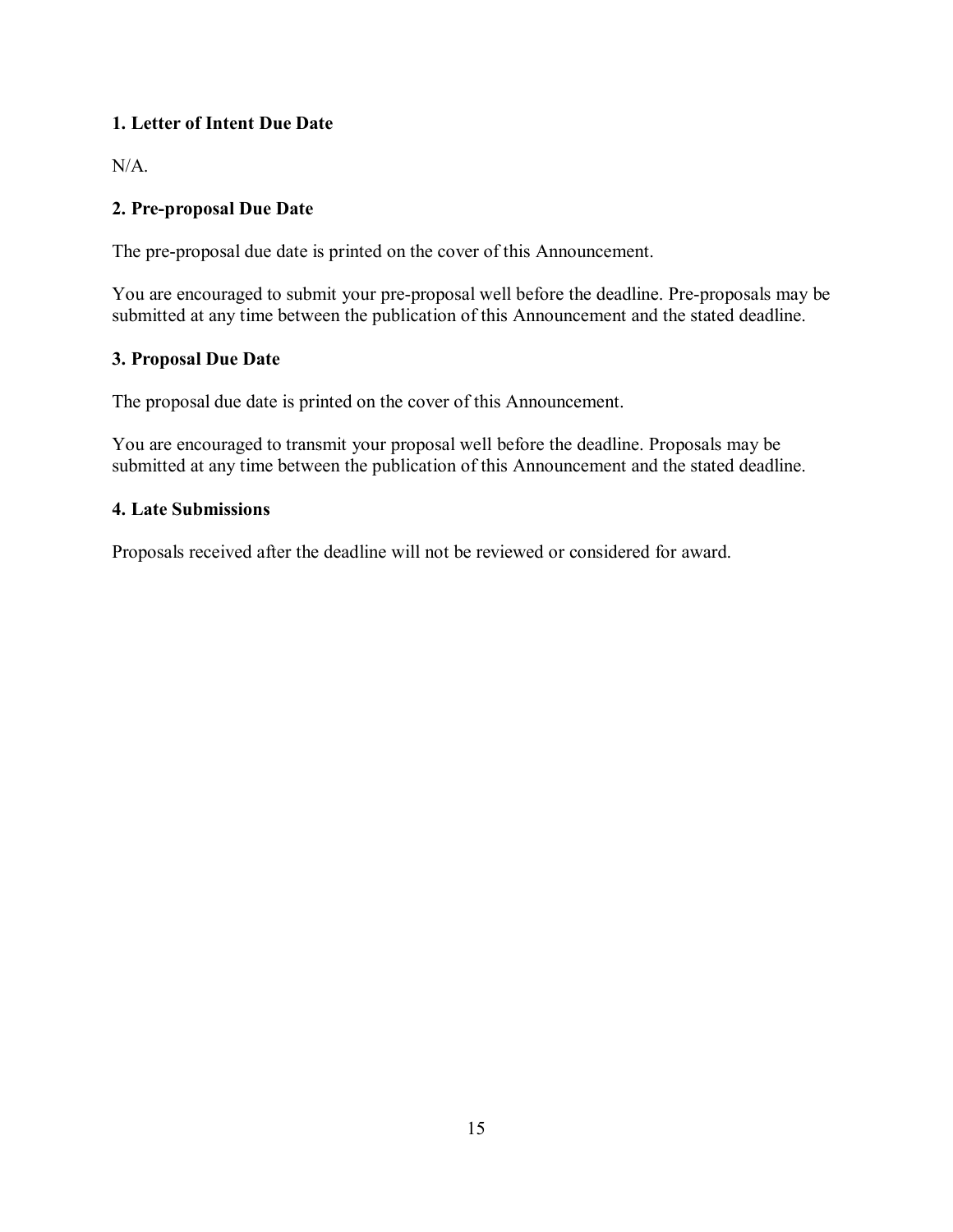# **Section V - PROPOSAL REVIEW INFORMATION**

# <span id="page-18-1"></span><span id="page-18-0"></span>**A. CRITERIA**

## **1. Initial Review Criteria**

Prior to a comprehensive merit evaluation, DOE will perform an initial review to determine that (1) the applicant is eligible for the award; (2) the information required by the Program Announcement has been submitted; (3) all mandatory requirements are satisfied; (4) the proposed project is responsive to the objectives of the Program Announcement, and (5) the proposed project is not duplicative of programmatic work. Proposals that fail to pass the initial review will not be forwarded for merit review and will be eliminated from further consideration.

## **2. Merit Review Criteria**

Proposals will be subjected to scientific merit review (peer review) and will be evaluated against the following criteria, listed in descending order of importance.

- Scientific and/or Technical Merit of the Project;
- Appropriateness of the Proposed Method or Approach;
- Competency of Applicant's Personnel and Adequacy of Proposed Resources; and
- Reasonableness and Appropriateness of the Proposed Budget.

The evaluation process will also include program policy factors such as the relevance of the proposed research to the terms of the DOE National Laboratory Announcement and the agency's programmatic needs, the balance of activities within the program, and the utility of the proposed activities to the broader scientific community. Note that external peer reviewers are selected with regard to both their scientific expertise and the absence of conflict-of-interest issues. Both Federal and non-Federal reviewers may be used, and submission of an proposal constitutes agreement that this is acceptable to the investigator(s) and the submitting institution.

The questions below are provided to the merit reviewers to elaborate the criteria:

SCIENTIFIC AND/OR TECHNICAL MERIT OF THE PROPOSED RESEARCH

- What is the scientific innovation of proposed effort?
- How does the proposed work compare with other efforts in its field, both in terms of scientific and/or technical merit and originality?
- How might the results of the proposed work impact the direction, progress, and thinking in relevant scientific fields of research?
- What is the likelihood of achieving influential results?
- Is the Data Management Plan suitable for the proposed research and to what extent does it support the validation of research results?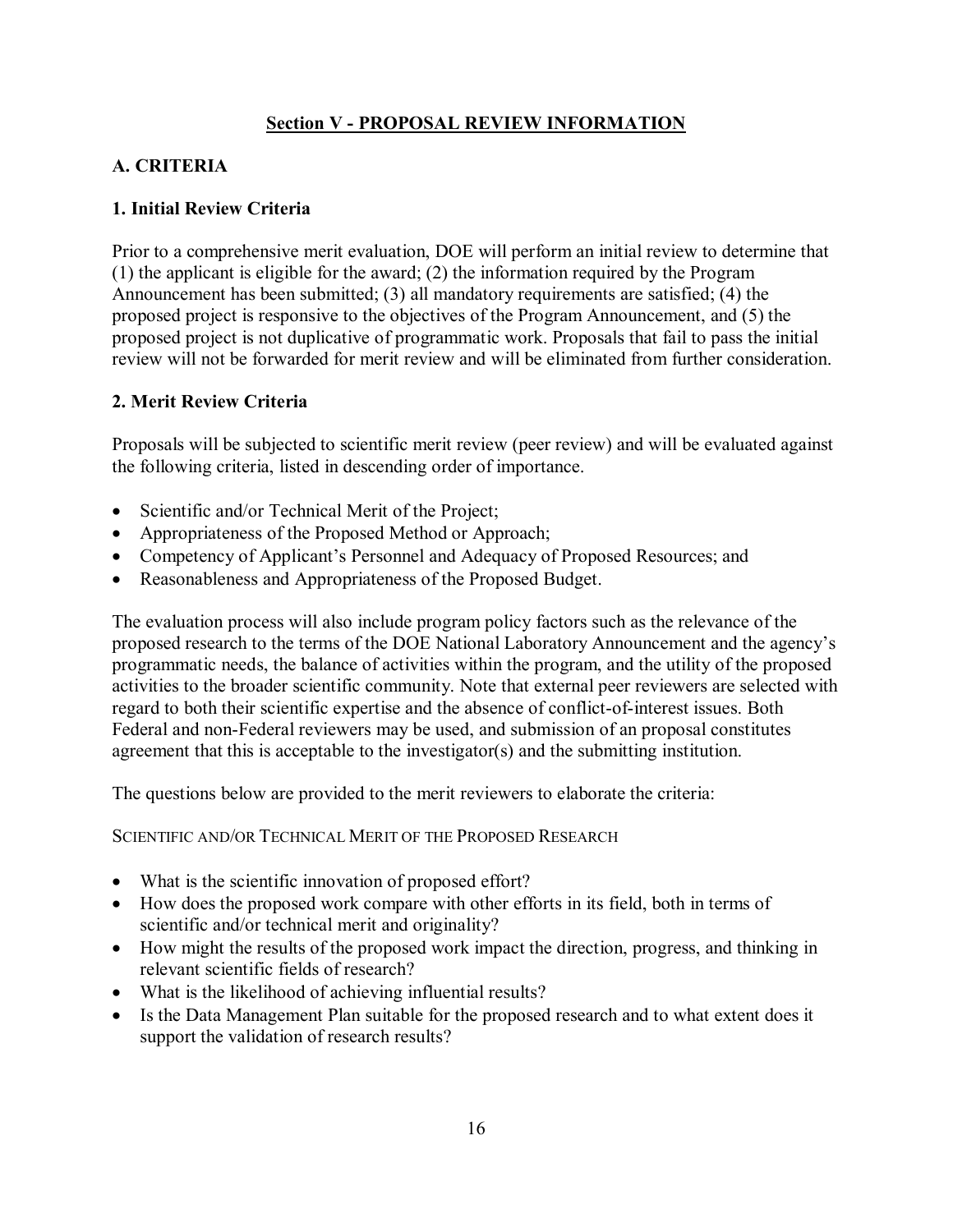## APPROPRIATENESS OF THE PROPOSED METHOD OR APPROACH

- Does the proposed effort employ innovative concepts or methods?
- How logical and feasible are the approaches?
- Are the conceptual framework, methods, and analyses well justified, adequately developed, and likely to lead to scientifically valid conclusions?
- Does the applicant recognize significant potential problems and consider alternative strategies?
- Is the proposed research aligned with the published priorities identified or incorporated by reference in Section I of this Announcement?

COMPETENCY OF APPLICANT'S PERSONNEL AND ADEQUACY OF PROPOSED RESOURCES

- Does the proposed work take advantage of unique facilities and capabilities?
- How well qualified is the team to carry out the proposed work?
- Are the environment and facilities adequate for performing the proposed effort?

REASONABLENESS AND APPROPRIATENESS OF THE PROPOSED BUDGET

- Are the proposed budget and staffing levels adequate to carry out the proposed work?
- Is the budget reasonable and appropriate for the scope?

# <span id="page-19-0"></span>**B. REVIEW AND SELECTION PROCESS**

## **1. Merit Review**

Proposals that pass the initial review will be subjected to a formal merit review and will be evaluated based on the criteria above.

## **2. Program Policy Factors**

The Selection Official may consider any of the following program policy factors in making the selection, listed in no order of significance:

- Availability of funds
- Relevance of the proposed activity to SC priorities
- Ensuring an appropriate balance of activities within SC programs
- Performance under current awards
- Commitment to sharing the results of research

## **3. Selection**

The Selection Official will consider the findings of the merit review and may consider any of the Program Policy Factors described above.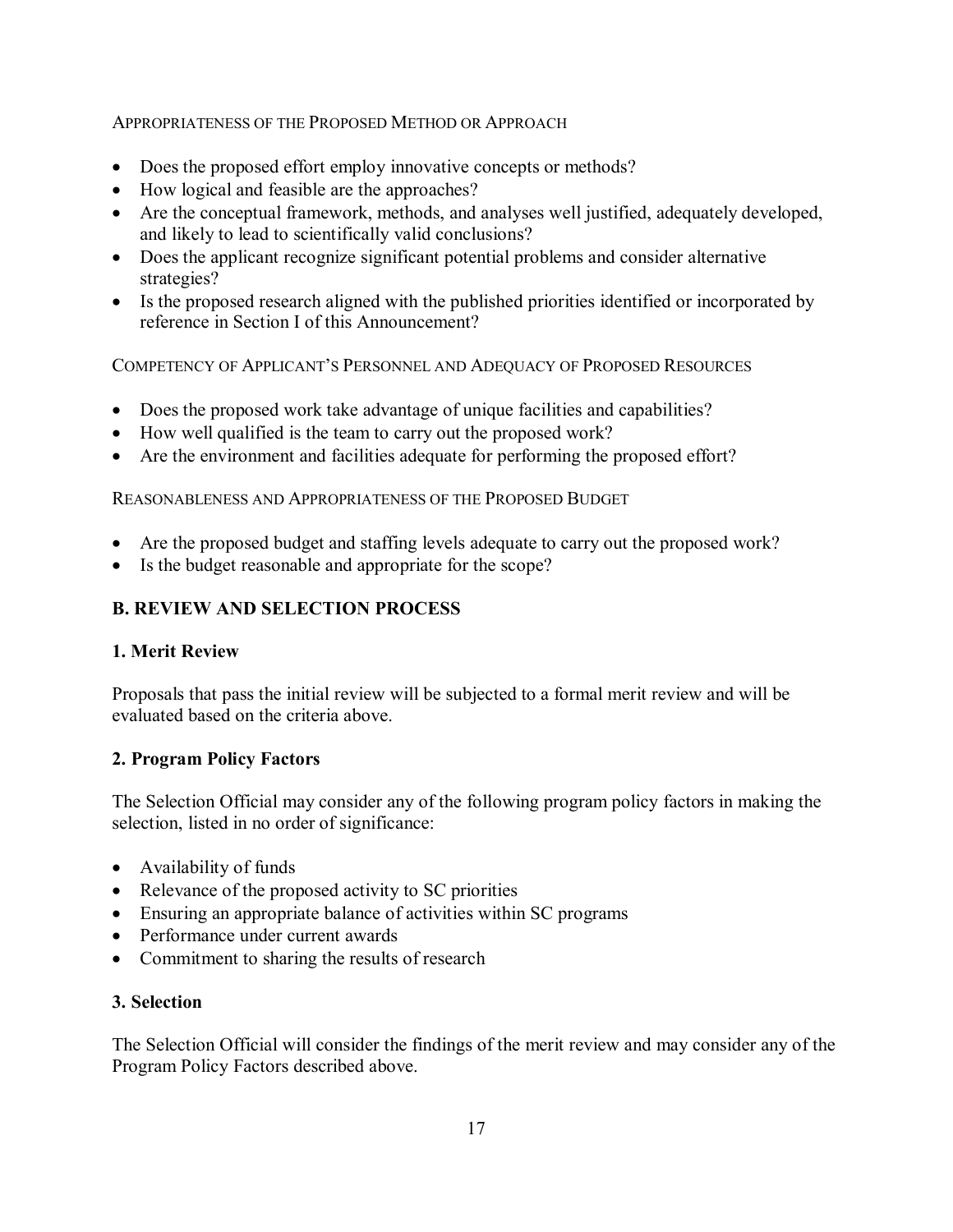## **4. Discussions and Award**

The Government may enter into discussions with a selected applicant for any reason deemed necessary. Failure to resolve satisfactorily the issues identified by the Government will preclude award to the applicant.

# <span id="page-20-0"></span>**C. ANTICIPATED NOTICE OF SELECTION AND AWARD DATES**

DOE is interested in seeing projects supported under this Announcement begin work during Fiscal Year 2021.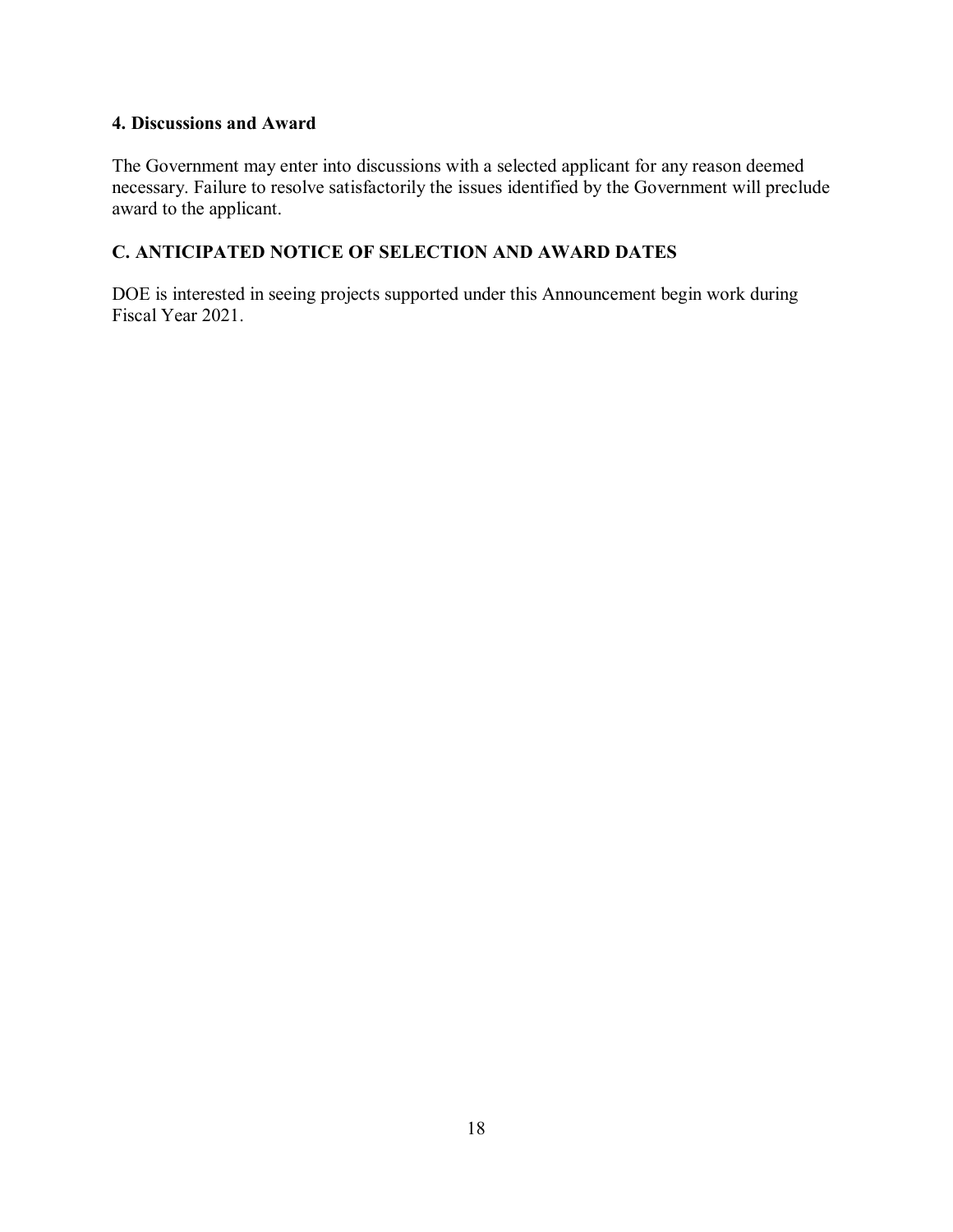# **Section VI - AWARD ADMINISTRATION INFORMATION**

# <span id="page-21-1"></span><span id="page-21-0"></span>**A. AWARD NOTICES**

## **1. Notice of Selection**

**Selected Applicants Notification**: DOE will notify applicants selected for award. This notice of selection is not an authorization to begin performance.

**Non-selected Notification**: Organizations whose proposals have not been selected will be advised as promptly as possible. This notice will explain why the proposal was not selected.

## **2. Notice of Award**

A work authorization/contract modification issued by the contracting officer is the authorizing award document.

# <span id="page-21-2"></span>**B. ADMINISTRATIVE AND POLICY REQUIREMENTS**

The following additional policy provisions are applicable to this Announcement. The full text of each provision is in Section VIII of this Announcement and may be accessed by navigating to the hyperlinks below:

- [1. Availability of Funds](#page-34-1) [2. Commitment of Public Funds](#page-35-0)
- [3. Environmental, Safety and Health \(ES&H\) Performance of Work at DOE Facilities](#page-35-1)
- [4. Evaluation and Administration by Non-Federal Personnel](#page-35-2)
- [5. Federal, State, and Local Requirements](#page-35-3)
- [6. Funding Restrictions](#page-35-4)
- [7. Government Right to Reject or Negotiate](#page-35-5)
- [8. Modification](#page-36-0)
- [9. Proprietary Proposal Information](#page-36-1)
- [10. Publications](#page-36-2)

## <span id="page-21-3"></span>**C. REPORTING**

Annual progress reports from the award investigator will be required and will be due 90 days before the end of each budget year.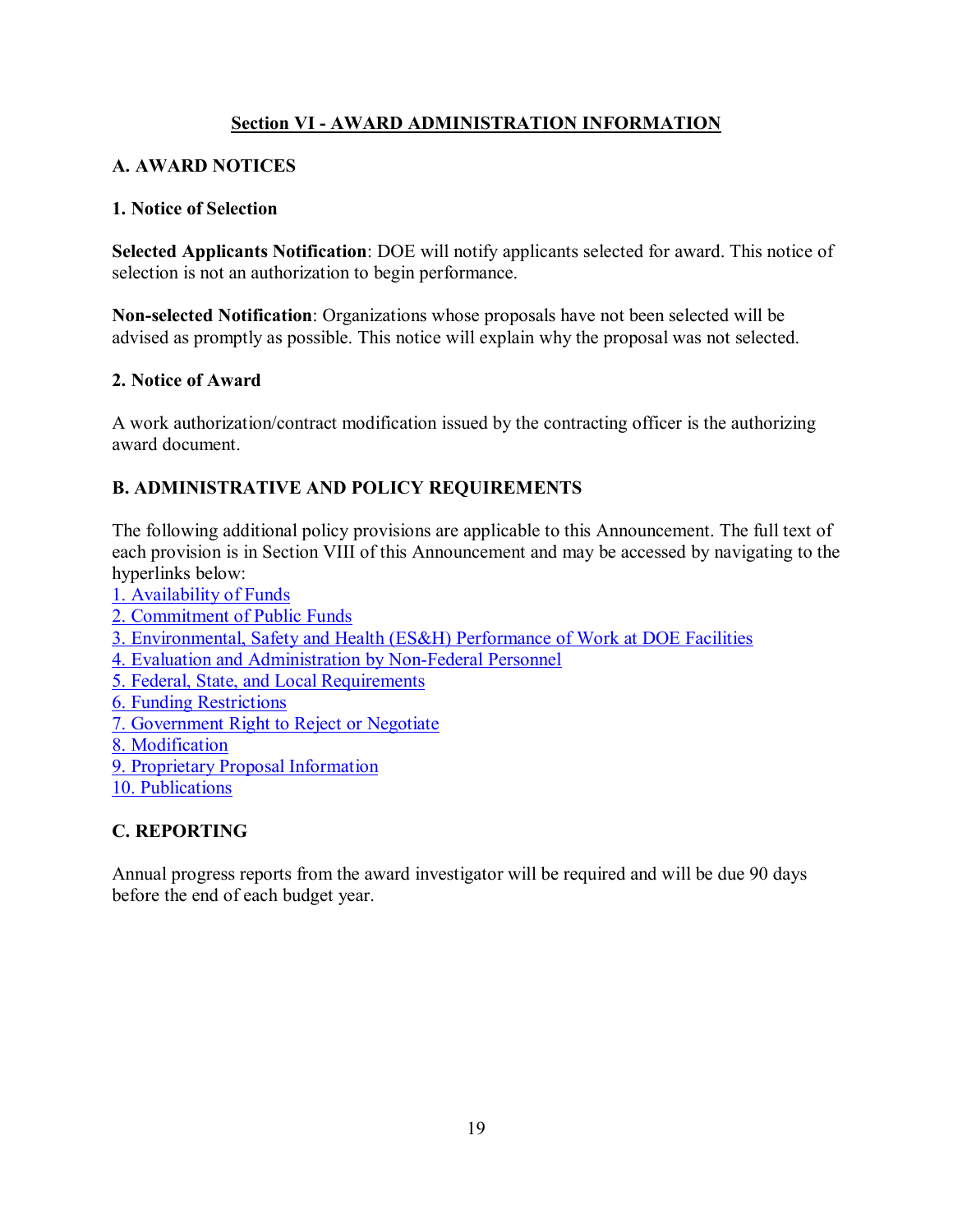# **Section VII - QUESTIONS/AGENCY CONTACTS**

# <span id="page-22-1"></span><span id="page-22-0"></span>**A. QUESTIONS**

For help with PAMS, click the "External User Guide" link on the PAMS website, [https://pamspublic.science.energy.gov/.](https://pamspublic.science.energy.gov/) You may also contact the PAMS Help Desk, which can be reached Monday through Friday, 9:00 AM – 5:30 PM Eastern Time. Telephone: (855) 818 1846 (toll free) or (301) 903-9610, Email: [sc.pams-helpdesk@science.doe.gov.](mailto:sc.pams-helpdesk@science.doe.gov) All submission and inquiries about this DOE National Laboratory Program Announcement should reference the Announcement number printed on the cover.

Please contact the PAMS help desk for technological issues with the PAMS system.

Questions regarding the specific program areas and technical requirements may be directed to the technical contacts listed for each program within the DOE National Laboratory Program Announcement or below.

Please contact the program staff with all questions not directly related to the PAMS system.

# <span id="page-22-2"></span>**B. AGENCY CONTACTS**

| <b>PAMS</b>             | 855-818-1846 (toll-free)             |
|-------------------------|--------------------------------------|
| <b>Customer Support</b> | 301-903-9610                         |
|                         | sc.pams-helpdesk $@$ science.doe.gov |
| Program Manager         | Dr. Robinson Pino                    |
| Scientific Contact      | 301-903-1263                         |
|                         | Robinson.Pino@science.doe.gov        |

# **C. DEPARTMENT OF ENERGY, OFFICE OF INSPECTOR GENERAL HOTLINE:**

The Office of Inspector General (OIG) maintains a Hotline to facilitate the reporting of allegations of fraud, waste, abuse, or mismanagement in DOE programs or operations. If you wish to report such allegations, you may call, send a letter, or email the OIG Hotline  $iphotline@hq.doc.gov. Allegations may be reported by DOE employees, DOE contracts, or the$ </u> general public. OIG contact information is available at [https://energy.gov/ig/services.](https://energy.gov/ig/services)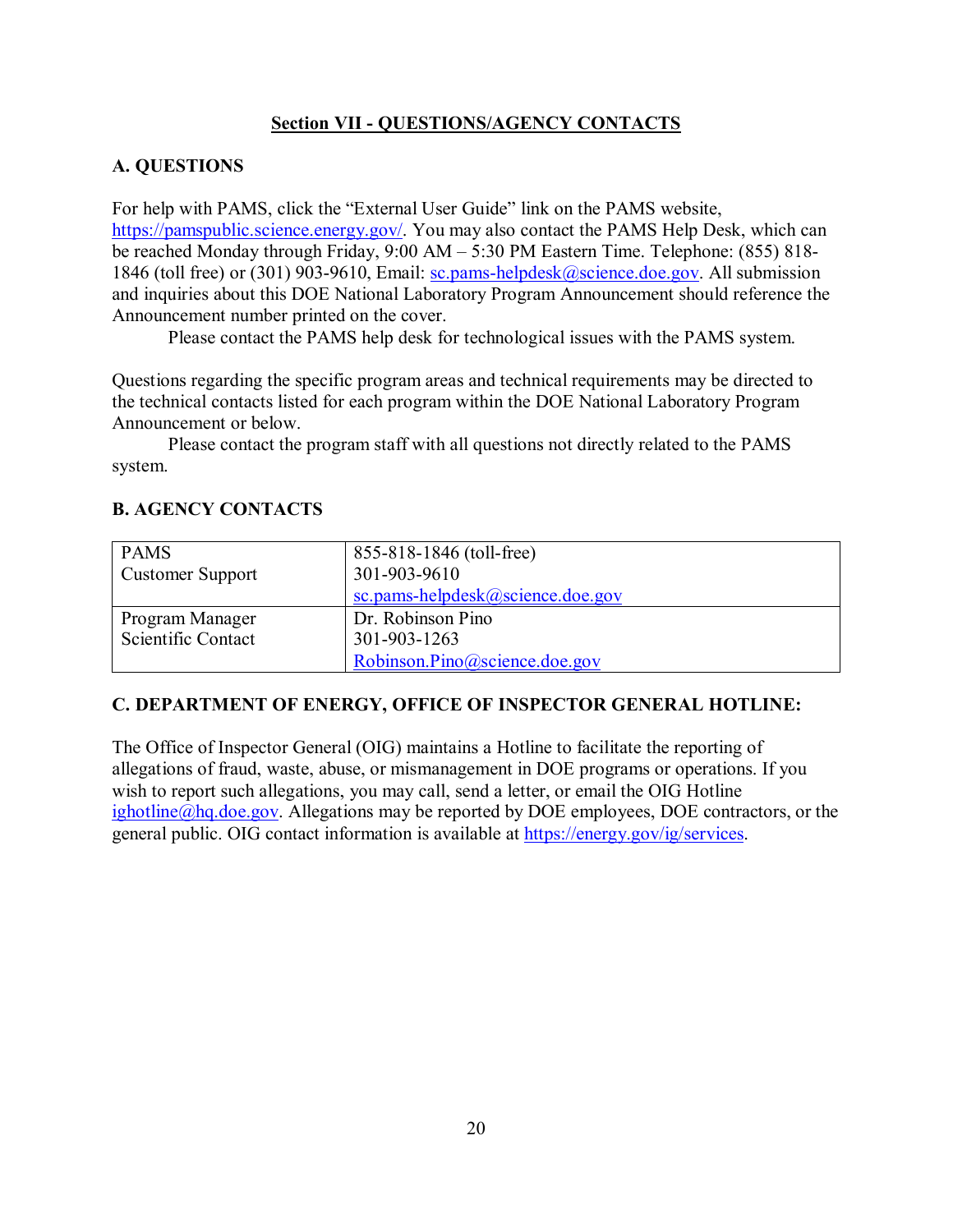# **Section VIII – SUPPLEMENTARY MATERIAL**

# <span id="page-23-1"></span><span id="page-23-0"></span>**A. HOW-TO GUIDES**

## **1. How Consortia May be Used**

#### INCORPORATED CONSORTIA

Incorporated consortia, which may include domestic and/or foreign entities, are eligible to apply for funding as a prime recipient (lead organization) or subawardee (team member).

Each incorporated consortium must have an internal governance structure and a written set of internal rules. Upon request, the consortium must provide a written description of its internal governance structure and its internal rules to the DOE contracting officer. There is no requirement that subawards be formalized into incorporated consortia.

#### UNINCORPORATED CONSORTIA

Unincorporated consortia (team arrangements), which may include domestic and foreign entities, must designate one member of the consortium to serve as the prime recipient/consortium representative (lead organization). There is no requirement that subawards be formalized into unincorporated consortia.

Upon request, unincorporated consortia must provide the DOE contracting officer with a collaboration agreement, commonly referred to as the articles of collaboration, which sets out the rights and responsibilities of each consortium member. This agreement binds the individual consortium members together and should discuss, among other things, the consortium's:

- Management structure;
- Method of making payments to consortium members;
- Means of ensuring and overseeing members' efforts on the project;
- Provisions for members' cost sharing contributions; and
- Provisions for ownership and rights in intellectual property developed previously or under the agreement.

Note that a consortium is applied for in one application and results in one award with subawards to consortia members. Multi-institutional teams may, if permitted under this Announcement, submit collaborative applications with each institution submitting its own application with an identical research narrative, resulting in multiple awards to the collaborating institutions.

#### **2. How to Submit a Pre-Proposal**

It is important that the pre-proposal be a single file with extension .pdf, .docx, or .doc. The filename must not exceed 50 characters. The PI and anyone submitting on behalf of the PI must register for an account in PAMS before it will be possible to submit a pre-application. All PIs and those submitting pre-proposals on behalf of PIs are encouraged to establish PAMS accounts as soon as possible to avoid submission delays.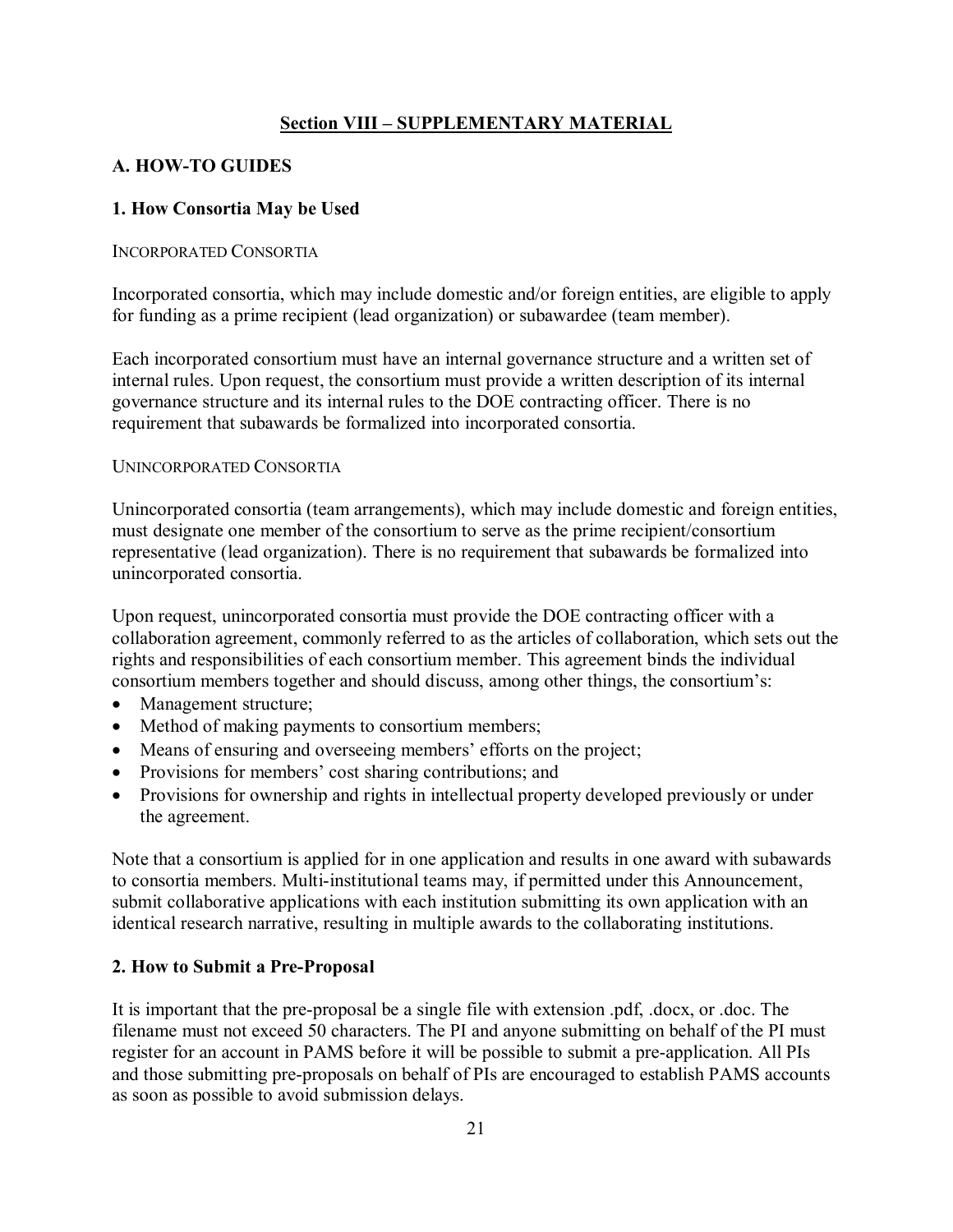You may use the Internet Explorer, Firefox, Google Chrome, or Safari browsers to access PAMS.

# **Submit Your Pre-Proposals:**

- Create your pre-proposal (called a preproposal in PAMS) outside the system and save it as a file with extension .docx, .doc, or .pdf. Make a note of the location of the file on your computer so you can browse for it later from within PAMS.
- Log into PAMS and click the Proposals tab. click the "View DOE National Laboratory" Announcements" link and find the current announcement in the list. Click the "Actions/Views" link in the Options column next to this Announcement to obtain a dropdown menu. Select "Submit Preproposal" from the dropdown.
- On the Submit Preproposal page, select the institution from which you are submitting this preproposal from the Institution dropdown. If you are associated with only one institution in the system, there will only be one institution in the dropdown.
- Note that you must select one and only one PI per preproposal; to do so, click the "Select PI" button on the far right side of the screen. Find the appropriate PI from the list of all registered users from your institution returned by PAMS. (Hint: You may have to sort, filter, or search through the list if it has multiple pages.) Click the "Actions" link in the Options column next to the appropriate PI to obtain a dropdown menu. From the dropdown, choose "Select PI."
- If the PI for whom you are submitting does not appear on the list, it means he or she has not yet registered in PAMS. For your convenience, you may have PAMS send an email invitation to the PI to register in PAMS. To do so, click the "Invite PI" link at the top left of the "Select PI" screen. You can enter an optional personal message to the PI in the "Comments" box, and it will be included in the email sent by PAMS to the PI. You must wait until the PI registers before you can submit the preproposal. Save the preproposal for later work by clicking the "Save" button at the bottom of the screen. It will be stored in "My Preproposals" for later editing.
- Enter a title for your preproposal.
- Select the appropriate technical contact from the Program Manager dropdown.
- To upload the preproposal file into PAMS, click the "Attach File" button at the far right side of the screen. Click the "Browse" (or "Choose File" depending on your browser) button to search for your file. You may enter an optional description of the file you are attaching. Click the "Upload" button to upload the file.
- At the bottom of the screen, click the "Submit to DOE" button to save and submit the preproposal to DOE.
- Upon submission, the PI will receive an email from the PAMS system [<PAMS.Autoreply@science.doe.gov>](mailto:PAMS.Autoreply@science.doe.gov) acknowledging receipt of the preproposal.

You are encouraged to register for an account in PAMS at least a week in advance of the preproposal submission deadline so that there will be no delays with your submission.

**WARNING**: The PAMS website at [https://pamspublic.science.energy.gov](https://pamspublic.science.energy.gov/) will permit you to edit a previously submitted pre-application in the time between your submission and the deadline. If you choose to edit, doing so will remove your previously submitted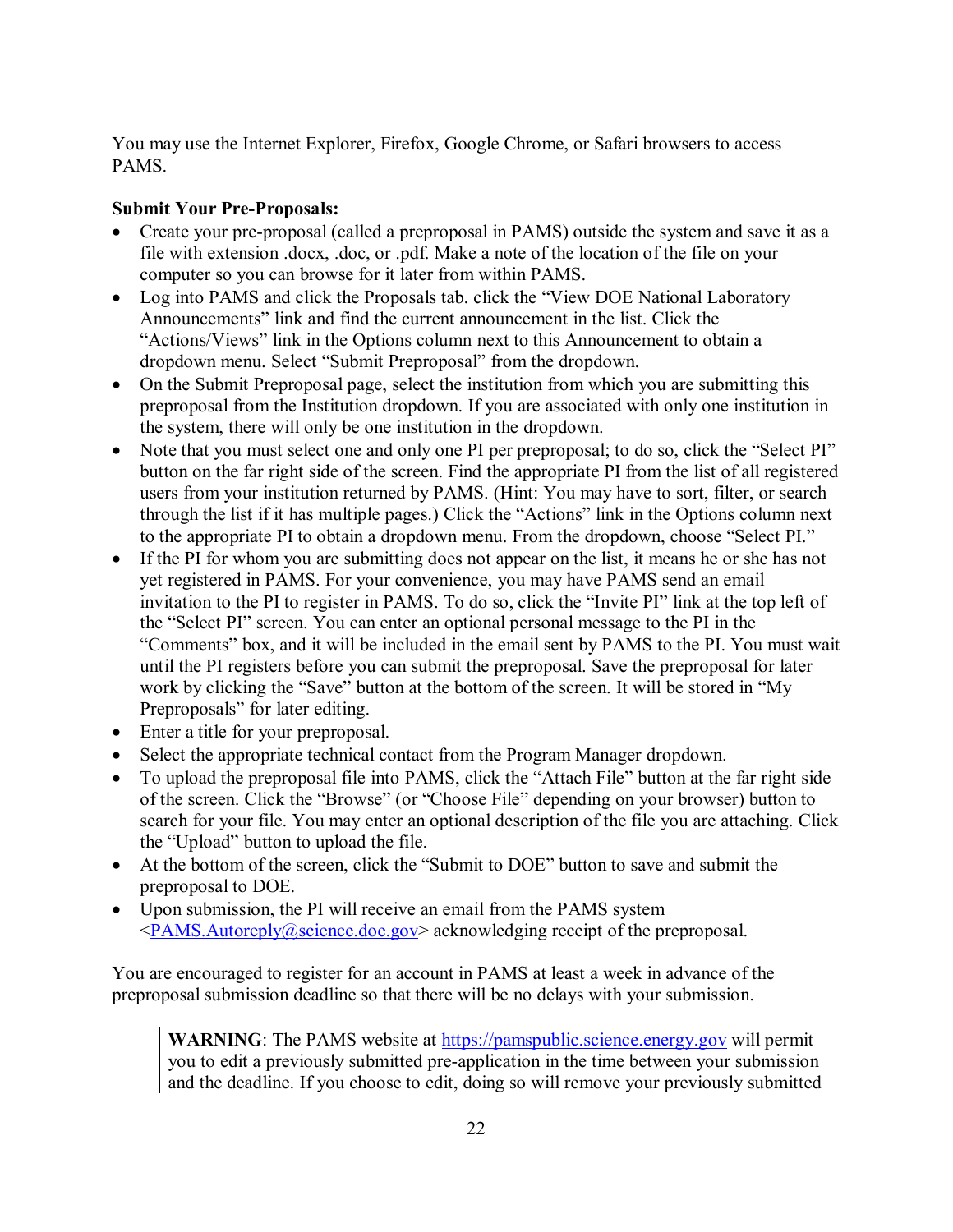version from consideration. If you are still editing at the time of the deadline, you will not have a valid submission. Please pay attention to the deadline.

#### **3. How to Prepare and Submit a Proposal**

SUBMITTING A PROPOSAL

The following information is provided to help with proposal submission. Detailed instructions and screen shots can be found in the user guide. To find the user guide, click the "External User Guide" link on the PAMS home page. Onscreen instructions are available within PAMS.

- Log into PAMS. From the proposals tab, click the "View DOE National Laboratory Announcements" link and find the current announcement in the list. Click the "Actions/Views" link in the Options column next to this Announcement to obtain a dropdown menu. Select "Submit Proposal" from the dropdown.
- Note that you must select one and only one Principal Investigator (PI) per proposal; to do so, click the "Select PI" button on the far right side of the screen. Find the appropriate PI from the list of all registered users from your institution returned by PAMS. (Hint: You may have to sort, filter, or search through the list if it has multiple pages.) Click the "Actions" link in the Options column next to the appropriate PI to obtain a dropdown menu. From the dropdown, choose "Select PI."
- If the PI for whom you are submitting does not appear on the list, it means he or she has not yet registered in PAMS. For your convenience, you may have PAMS send an email invitation to the PI to register in PAMS. To do so, click the "Invite PI" link at the top left of the "Select PI" screen. You can enter an optional personal message to the PI in the "Comments" box, and it will be included in the email sent by PAMS to the PI. You must wait until the PI registers before you can submit the proposal. Save the proposal for later work by selecting "Save" from the dropdown at the bottom of the screen and then clicking the "Go" button. It will be stored in "My Proposals" for later editing. As a minimum, you must complete all the required fields on the PAMS cover page before you can save the proposal for the first time.
- The cover page, budget, and attachments sections of the lab proposal are required by PAMS before it can be submitted to DOE.
- Complete the sections in PAMS one at a time, starting with the cover page and following the instructions for each section.
- Click the "+View More" link at the top of each section to expand the onscreen instructions. On the budget section, click the "Budget Tab Instructions" link to obtain detailed guidance on completing the budget form.
- Save each section by selecting either "Save" (to stay in the same section) or "Save... and Continue to the Next Section" (to move to the next section) from the dropdown menu at the bottom of the screen, followed by clicking the "Go" button.
- If you save the proposal and navigate away from it, you may return later to edit the proposal by clicking the "View My Existing Proposals" or "My Proposals" links within PAMS.
- You must enter a budget for each annual budget period.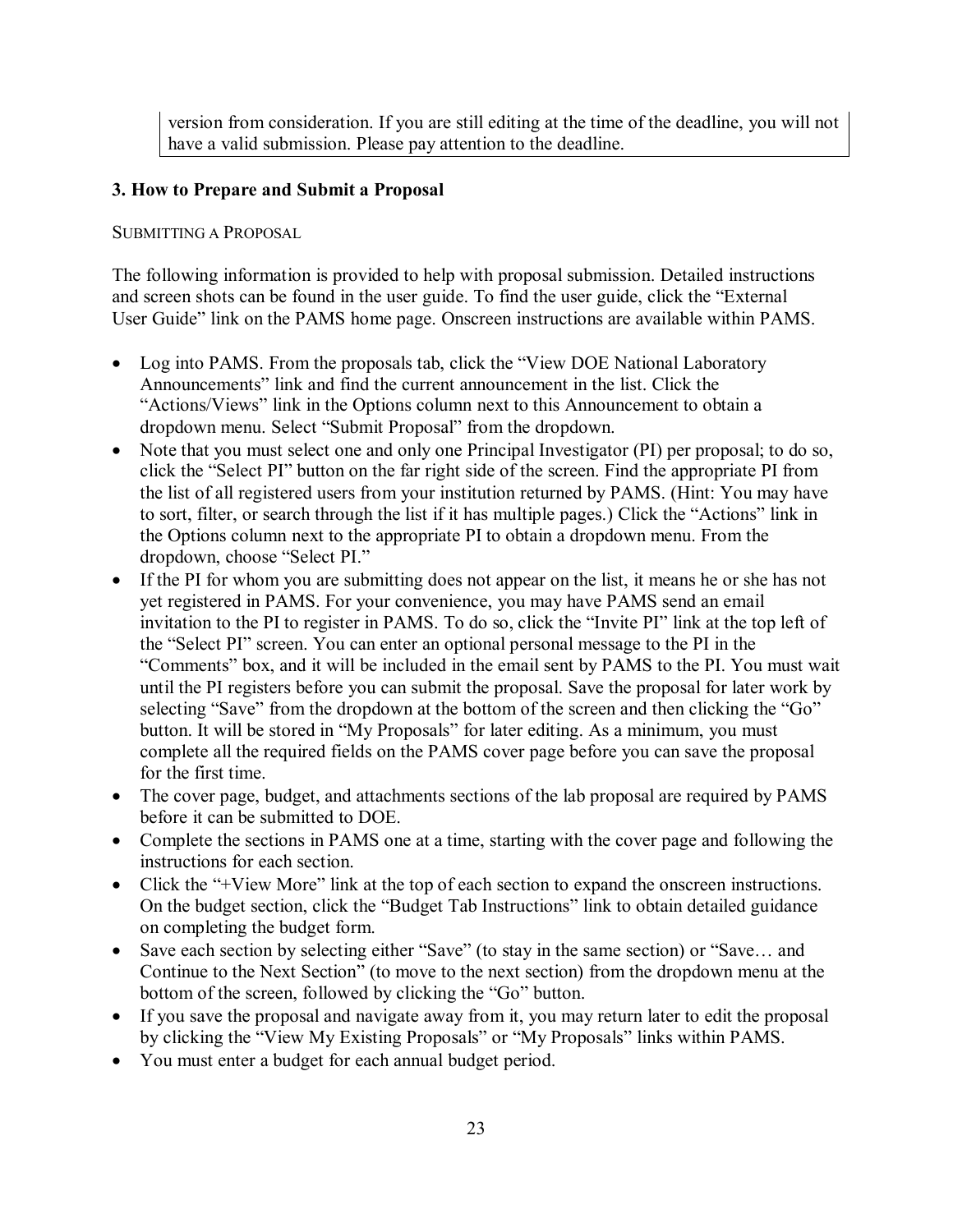- You must also enter a budget for each proposed sub-award. The sub-award section can be completed using the same steps used for the budget section.
- In the attachments section of the lab proposal, the abstract, the budget justification, and the proposal narrative are required and must be submitted as separate files.
- You must bundle everything other than the budget, abstract, and budget justification into one single PDF file to be attached under "Proposal Attachment."
- Do not attach anything under "Other Attachments."
- To upload a file into PAMS, click the "Attach File" button at the far right side of the screen. Click the "Browse" (or "Choose File" depending on your browser) button to search for your file. You may enter an optional description of the file you are attaching. Click the "Upload" button to upload the file.
- Once you have saved all of the sections, the "Submit to DOE" option will appear in the dropdown menu at the bottom of the screen.
- To submit the proposal, select "Submit to DOE" from the dropdown menu and then click the "Go" button.
- Upon submission, the PI will receive an email from the PAMS system [<PAMS.Autoreply@science.doe.gov>](mailto:PAMS.Autoreply@science.doe.gov) acknowledging receipt of the proposal.
- The proposal will also appear under My Proposals with a Proposal Status of "Submitted to DOE."

Please only submit a PAMS lab technical proposal in response to this Announcement; do not submit a DOE Field Work Proposal (FWP) at this time. SC will request FWPs later from those selected for funding consideration under this Announcement.

#### PROPOSAL PREPARATION

All files submitted a part of a proposal must be PDF files unless otherwise specified in this Announcement. Attached PDF files must be plain files consisting of text, numbers, and images without editable fields, signatures, passwords, redactions, or other advanced features available in some PDF-compatible software. Do not use PDF portfolios or binders.

Please note the following restrictions that apply to the names of all files attached to your application:

- Please limit file names to 50 or fewer characters
- Do not attach any documents with the same name. All attachments must have a unique name.
- Please use only the following characters when naming your attachments: A-Z, a-z, 0-9, underscore, hyphen, space, period, parenthesis, curly braces, square brackets, ampersand, tilde, exclamation point, comma, semi colon, apostrophe, at sign, number sign, dollar sign, percent sign, plus sign, and equal sign. Attachments that do not follow this rule may cause the entire application to be rejected or cause issues during processing.

#### RESUBMISSION OF PROPOSALS

Proposals submitted under this announcement may be withdrawn from consideration by using the PAMS website at [https://pamspublic.science.energy.gov.](https://pamspublic.science.energy.gov/) Proposals may be withdrawn at any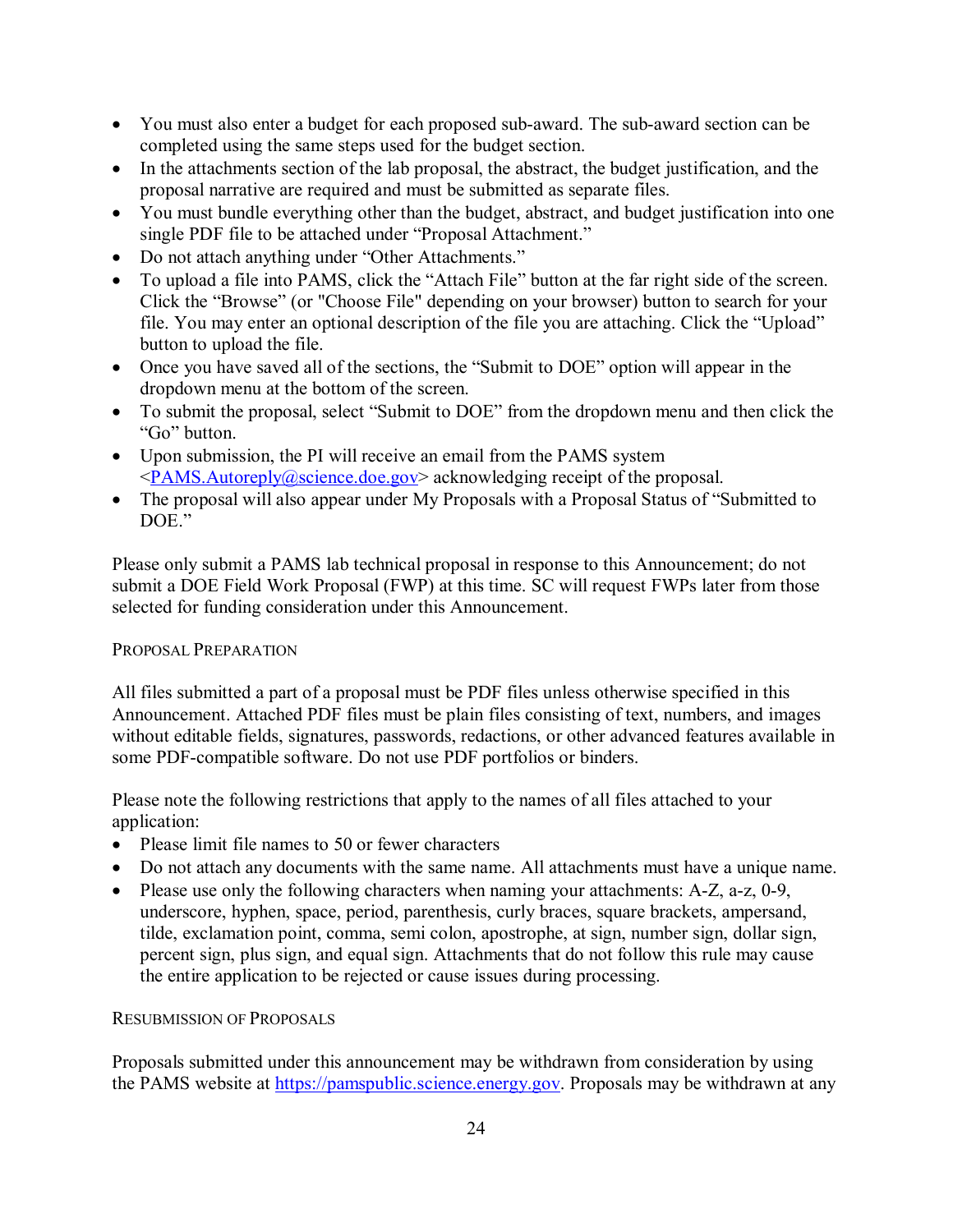time between when the applicant submits the proposal and when DOE makes the proposal available to merit reviewers. Such withdrawals take effect immediately and cannot be reversed. Please exercise due caution. After the proposal is made available to merit reviewers, the applicant may contact the DOE program office identified in this Announcement to request that it be withdrawn.

After a proposal is withdrawn, it may be resubmitted, if this Announcement is still open for the submission of applications. Such resubmissions will only count as one submission if this Announcement restricts the number of proposal from an applicant.

#### IMPROPER CONTENTS OF PROPOSALS

Proposals submitted under this Announcement will be stored in controlled-access systems, but they may be made publicly available if an award is made. As such, it is critical that applicants follow these guidelines:

- Do not include information subject to any legal restriction on its open distribution, whether classified, export control, or unclassified controlled nuclear information.
- Do not include sensitive and protected personally identifiable information, including social security numbers, birthdates, citizenship, marital status, or home addresses. Pay particular attention to the content of biographical sketches and curriculum vitae.
- Do not include letters of support from Federal officials.
- Do not include letters of support on Federal letterhead. Letters that are not letters of support (such as letters confirming access to sites, facilities, equipment, or data; or letters from cognizant contracting officers) may be on Federal letterhead.
- Clearly mark all proprietary or trade-secret information.

#### <span id="page-27-0"></span>**4. How to Prepare a Biosketch**

A biosketch is to provide information that can be used by reviewers to evaluate the PI's potential for leadership within the scientific community. Examples of information of interest are invited and/or public lectures, awards received, scientific program committees, conference or workshop organization, professional society activities, special international or industrial partnerships, reviewing or editorship activities, or other scientific leadership experiences.

SC requires the use of the format approved by the National Science Foundation (NSF), which may be generated by the Science Experts Network Curriculum Vita (SciENcv), a cooperative venture maintained at [https://www.ncbi.nlm.nih.gov/sciencv/,](https://www.ncbi.nlm.nih.gov/sciencv/) and is also available at [https://nsf.gov/bfa/dias/policy/nsfapprovedformats/biosketch.pdf.](https://nsf.gov/bfa/dias/policy/nsfapprovedformats/biosketch.pdf) The use of a format required by another agency is intended to reduce the administrative burden to researchers by promoting the use of common formats.

The biographical information (curriculum vitae) must include the following items within its page limit:

- **Education and Training**: Undergraduate, graduate and postdoctoral training, provide institution, major/area, degree and year.
- **Research and Professional Experience**: Beginning with the current position list, in chronological order, professional/academic positions with a brief description.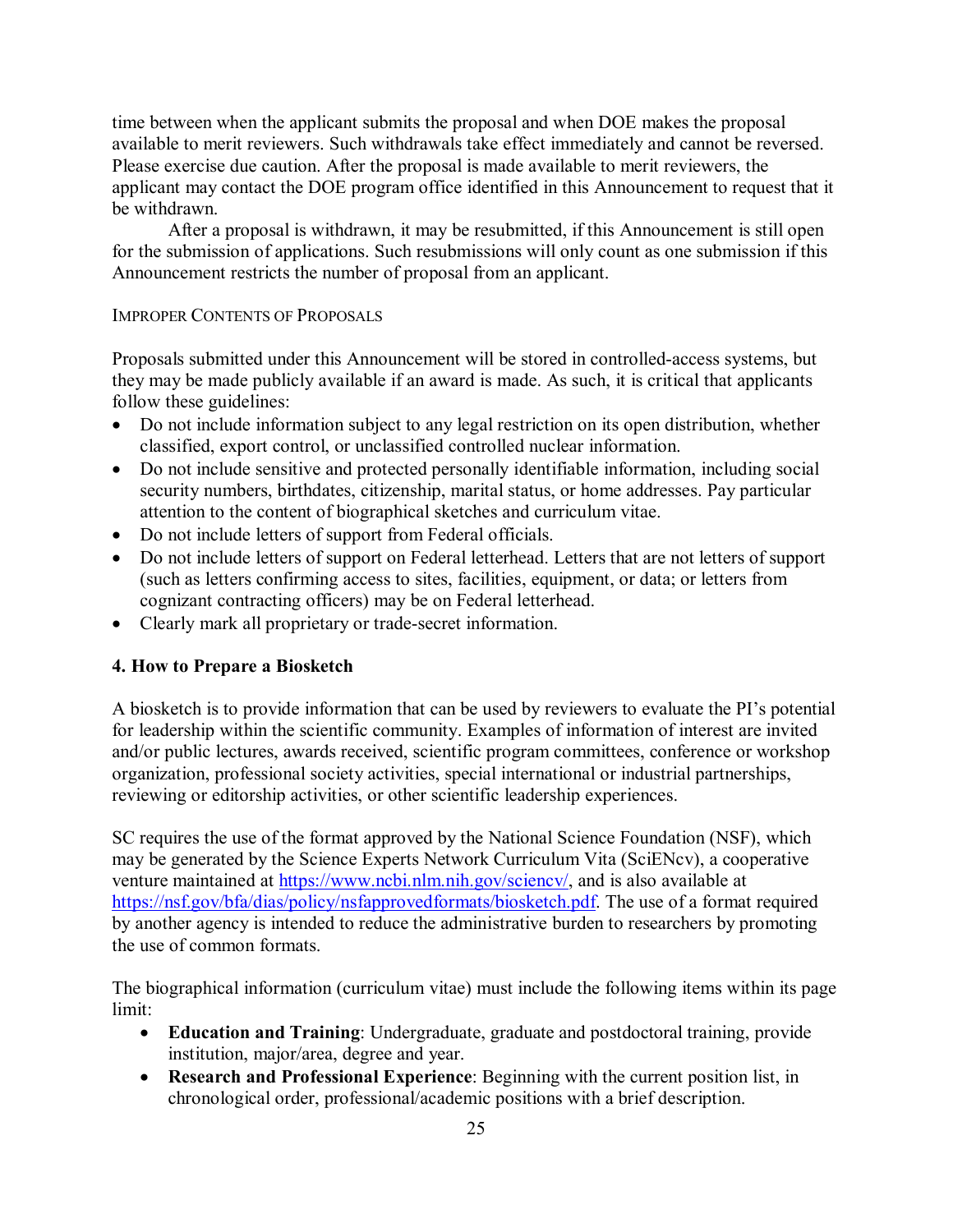- **Publications**: Provide a list of up to 10 publications most closely related to the proposed project. For each publication, identify the names of all authors (in the same sequence in which they appear in the publication), the article title, book or journal title, volume number, page numbers, year of publication, and website address if available electronically. Patents, copyrights and software systems developed may be provided in addition to or substituted for publications. An abbreviated style such as the Physical Review Letters (PRL) convention for citations (list only the first author) may be used for publications with more than 10 authors.
- **Synergistic Activities**: List no more than 5 professional and scholarly activities related to the effort proposed.

In addition, the biographical sketch must include information to permit DOE to identify individuals who are conflicted with or potentially biased (favorably or unfavorably) against the investigator. Include a section entitled "**Identification of Potential Conflicts of Interest or Bias in Selection of Reviewers**" that will not count in a page limit. Provide the following information in this section:

- **Collaborators and Co-editors**: List in alphabetical order all persons, including their current organizational affiliation, who are, or who have been, collaborators or co-authors with you on a research project, book or book article, report, abstract, or paper during the 48 months preceding the submission of this application. For publications or collaborations with more than 10 authors or participants, only list those individuals in the core group with whom the PI interacted on a regular basis while the research was being done. Also, list any individuals who are currently, or have been, co-editors with you on a special issue of a journal, compendium, or conference proceedings during the 24 months preceding the submission of this application. If there are no collaborators or co-editors to report, state "None."
- **Graduate and Postdoctoral Advisors and Advisees**: List the names and current organizational affiliations of your graduate advisor(s) and principal postdoctoral sponsor(s). Also, list the names and current organizational affiliations of your graduate students and postdoctoral associates.

This information may be appended to the biographical sketch, either in a fillable PDF or generated in SciENcv.

**Personally Identifiable Information**: Do not include sensitive and protected personally identifiable information including social security numbers, birthdates, citizenship, marital status, or home addresses. Do not include information that a merit reviewer should not make use of.

#### <span id="page-28-0"></span>**5. How to Prepare Current and Pending Support**

**WARNING**: These instructions have been significantly revised to require disclosure of a variety of potential conflicts of interest or commitment, including participation in foreign government-sponsored talent recruitment programs.

Current and Pending support is intended to allow the identification of potential duplication, overcommitment, potential conflicts of interest or commitment, and all other sources of support. The PI and each senior/key person at the prime applicant and any proposed subaward must provide a list of all sponsored activities, awards, and appointments, whether paid or unpaid;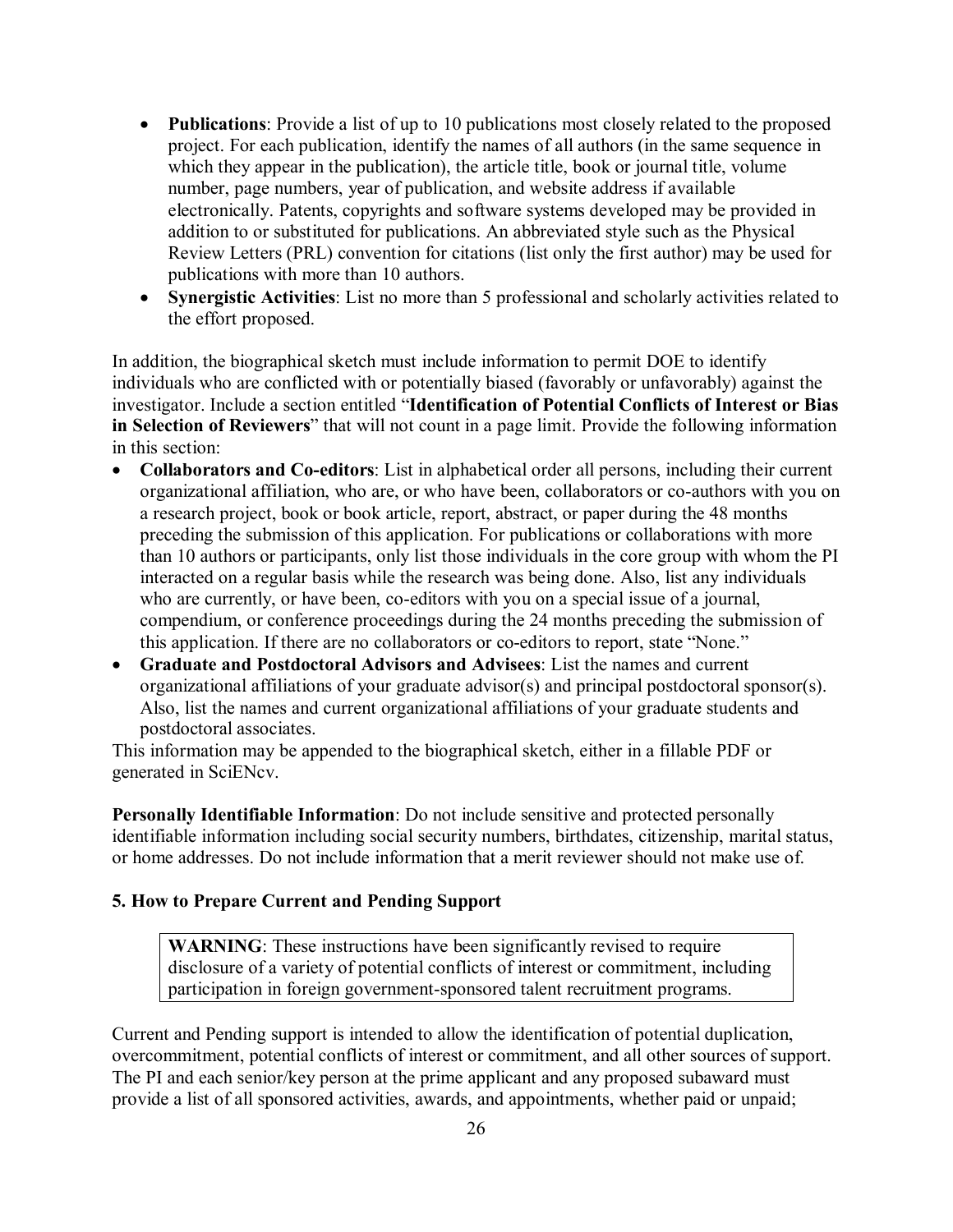provided as a gift with terms or conditions or provided as a gift without terms or conditions; fulltime, part-time, or voluntary; faculty, visiting, adjunct, or honorary; cash or in-kind; foreign or domestic; governmental or private-sector; directly supporting the individual's research or indirectly supporting the individual by supporting students, research staff, space, equipment, or other research expenses. All foreign government-sponsored talent recruitment programs must be identified in current and pending support.

SC requires the use of the format approved by the National Science Foundation (NSF), which may be generated by the Science Experts Network Curriculum Vita (SciENcv), a cooperative venture maintained at [https://www.ncbi.nlm.nih.gov/sciencv/,](https://www.ncbi.nlm.nih.gov/sciencv/) and is also available at [https://www.nsf.gov/bfa/dias/policy/nsfapprovedformats/cps.pdf.](https://www.nsf.gov/bfa/dias/policy/nsfapprovedformats/cps.pdf) The use of a format required by another agency is intended to reduce the administrative burden to researchers by promoting the use of common formats.

For every activity, list the following items:

- The sponsor of the activity or the source of funding
- The award or other identifying number
- The title of the award or activity
- The total cost or value of the award or activity, including direct and indirect costs. For pending proposals, provide the total amount of requested funding.
- The award period (start date end date).
- The person-months of effort per year being dedicated to the award or activity
- Briefly describe the research being performed and explicitly identify any overlaps or synergies with the proposed research. This information may be appended to the current and pending support, either in a fillable PDF or generated in SciENcv.

Details of any obligations, contractual or otherwise, to any program, entity, or organization sponsored by a foreign government must be provided on request to either the applicant institution or DOE.

#### <span id="page-29-0"></span>**6. How to Prepare a Data Management Plan**

In general, a DMP should address the following requirements:

- 1. DMPs should describe whether and how data generated in the course of the proposed research will be [shared](https://cms1.sc.osti.gov/funding-opportunities/digital-data-management/#Sharing) and [preserved.](https://cms1.sc.osti.gov/funding-opportunities/digital-data-management/#Preservation) If the plan is not to share and/or preserve certain data, then the plan must explain the basis of the decision (for example, cost/benefit considerations, other parameters of feasibility, scientific appropriateness, or limitations discussed in #4). At a minimum, DMPs must describe how data sharing and preservation will enable [validation](https://cms1.sc.osti.gov/funding-opportunities/digital-data-management/#Validate) of results, or how results could be validated if data are not shared or preserved.
- 2. DMPs should provide a plan for making all research data displayed in publications resulting from the proposed research open, machine-readable, and digitally accessible to the public at the time of publication. This includes data that are displayed in charts, figures, images, etc. In addition, the underlying digital research data used to generate the displayed data should be made as accessible as possible to the public in accordance with the principles stated in the Office of Science Statement on Digital Data Management [\(https://science.osti.gov/funding](https://science.osti.gov/funding-opportunities/digital-data-management)[opportunities/digital-data-management.](https://science.osti.gov/funding-opportunities/digital-data-management) This requirement could be met by including the data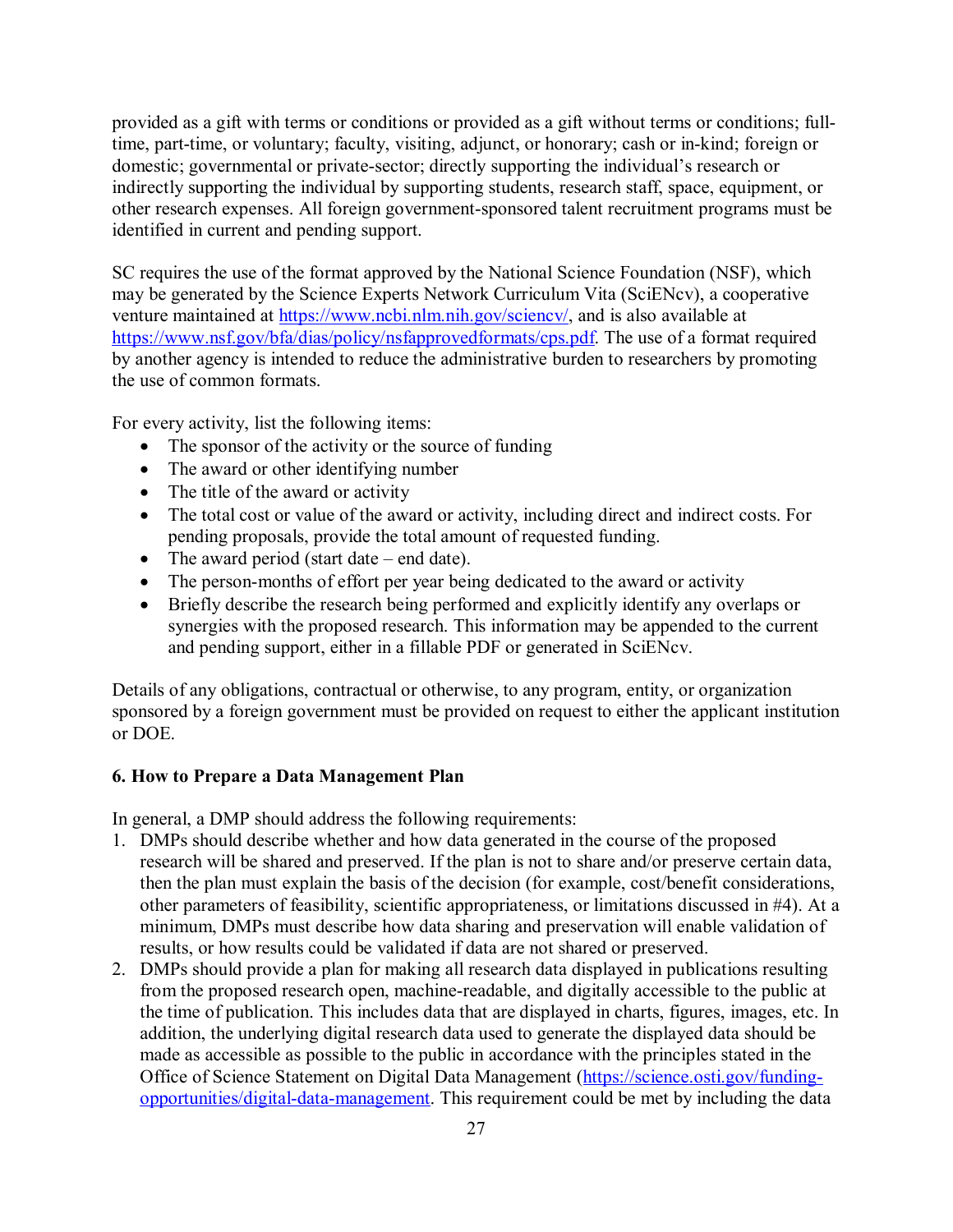as supplementary information to the published article, or through other means. The published article should indicate how these data can be accessed.

- 3. DMPs should consult and reference available information about data management resources to be used in the course of the proposed research. In particular, DMPs that explicitly or implicitly commit data management resources at a facility beyond what is conventionally made available to approved users should be accompanied by written approval from that facility. In determining the resources available for data management at Office of Science User Facilities, researchers should consult the published description of data management resources and practices at that facility and reference it in the DMP. Information about other Office of Science facilities can be found at [https://science.osti.gov/user-facilities/.](https://science.osti.gov/user-facilities/)
- 4. DMPs must protect confidentiality, personal privacy, [Personally Identifiable Information,](https://cms1.sc.osti.gov/funding-opportunities/digital-data-management/faqs/#HSRFAQ) and U.S. national, homeland, and economic security; recognize proprietary interests, business confidential information, and intellectual property rights; avoid significant negative impact on innovation, and U.S. competitiveness; and otherwise be consistent with all applicable laws, and regulations. There is no requirement to share proprietary data.

DMPs will be reviewed as part of the overall SC research proposal merit review process. Applicants are encouraged to consult the SC website for further information and suggestions for how to structure a DMP:<https://science.osti.gov/funding-opportunities/digital-data-management>

## **7. How to Prepare a Budget and Justification**

The following advice will improve the accuracy of your budget request:

- Funds requested for personnel (senior, key, and other) must be justified as the product of their effort on the project and their institutional base salary.
- Funds requested for fringe benefits must be calculated as the product of the requested salary and, if present, the negotiated fringe benefit rate contained in an institution's negotiated indirect cost rate agreement.
- Funds requested for indirect costs must be calculated using the correct indirect cost base and the negotiated indirect cost rate.
- You are encouraged to include the rate agreement used in preparing a budget as a part of the budget justification.
- Do not prepare a budget justification using the expired DOE form F4260.1.

Budget Fields

| Section A         | For each Senior/Key Person, enter the requested information. List          |
|-------------------|----------------------------------------------------------------------------|
| Senior/Key Person | personnel, base salary, the number of months that person will be           |
|                   | allocated to the project, requested salary, fringe benefits, and the total |
|                   | funds requested for each person. The requested salary must be the          |
|                   | product of the base salary and the effort.                                 |
|                   | Include a written narrative in the budget justification that justifies the |
|                   | need for requested personnel. Within the justification, explain the        |
|                   | fringe benefit rate used if it is not the standard faculty rate.           |
| Section B         | List personnel, the number of months that person will be allocated to      |
| Other Personnel   | the project, requested salary fringe benefits, and the total funds         |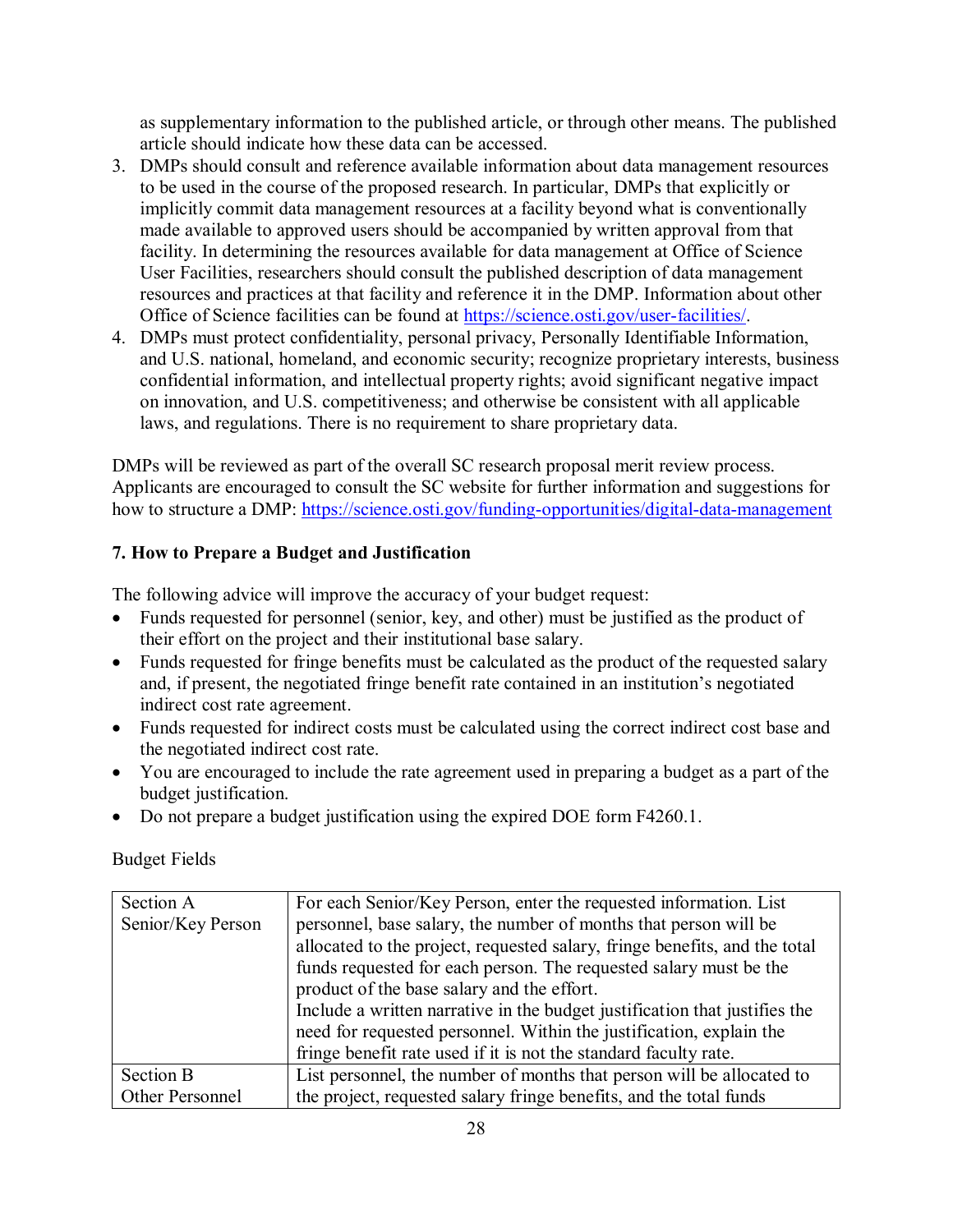|                           | requested for each person.                                                   |
|---------------------------|------------------------------------------------------------------------------|
|                           | Include a written narrative in the budget justification that fully justifies |
|                           | the need for requested personnel. Within the justification, provide the      |
|                           | number of positions being filled in each category of other personnel.        |
| Section C                 | For the purpose of this budget, equipment is designated as an item of        |
| Equipment                 | property that has an acquisition cost of \$5,000 or more and an expected     |
|                           | service life of more than one year, unless a different threshold is          |
|                           | specified in a negotiated Facilities and Administrative Cost Rate. (Note     |
|                           | that this designation applies for proposal budgeting only and differs        |
|                           | from the DOE definition of capital equipment.) List each item of             |
|                           | equipment separately and justify each in the budget justification            |
|                           | section. Do not aggregate items of equipment. Allowable items                |
|                           | ordinarily will be limited to research equipment and apparatus not           |
|                           | already available for the conduct of the work. General-purpose office        |
|                           | equipment is not eligible for support unless primarily or exclusively        |
|                           | used in the actual conduct of scientific research.                           |
| Section D                 | For purposes of this section only, travel to Canada or to Mexico is          |
| Travel                    | considered domestic travel. In the budget justification, list each trip's    |
|                           | destination, dates, estimated costs including transportation and             |
|                           | subsistence, number of staff traveling, the purpose of the travel, and       |
|                           | how it relates to the project. Indicate the basis for the cost estimate      |
|                           | (quotes from vendors or suppliers, past experience of similar items, or      |
|                           | some other basis). To qualify for support, attendance at meetings or         |
|                           | conferences must enhance the investigator's capability to perform the        |
|                           | research, plan extensions of it, or disseminate its results. Domestic        |
|                           | travel is to be justified separately from foreign travel. Within the         |
|                           | budget justification, detail the number of personnel planning to travel      |
|                           | and the estimated per-traveler cost for each trip.                           |
| Section E                 | If applicable, submit training support costs. Educational projects that      |
| Participant/Trainee       | intend to support trainees (precollege, college, graduate and post           |
| <b>Support Costs</b>      | graduate) must list each trainee cost that includes stipend levels and       |
|                           | amounts, cost of tuition for each trainee, cost of any travel (provide the   |
|                           | same information as needed under the regular travel category), and           |
|                           | costs for any related training expenses. Participant costs are those costs   |
|                           | associated with conferences, workshops, symposia or institutes and           |
|                           | breakout items should indicate the number of participants, cost for each     |
|                           | participant, purpose of the conference, dates and places of meetings and     |
|                           | any related administrative expenses.                                         |
|                           | Indicate the basis for the cost estimate (quotes from vendors or             |
|                           | suppliers, past experience of similar items, or some other basis).           |
| Section F                 | Materials and Supplies: Enter total funds requested for<br>٠                 |
| <b>Other Direct Costs</b> | materials and supplies in the appropriate fields. In the budget              |
|                           | justification, indicate general categories such as glassware, and            |
|                           | chemicals, including an amount for each category (items not                  |
|                           | identified under "Equipment"). Categories less than \$1,000 are              |
|                           | not required to be itemized. Indicate the basis for the cost                 |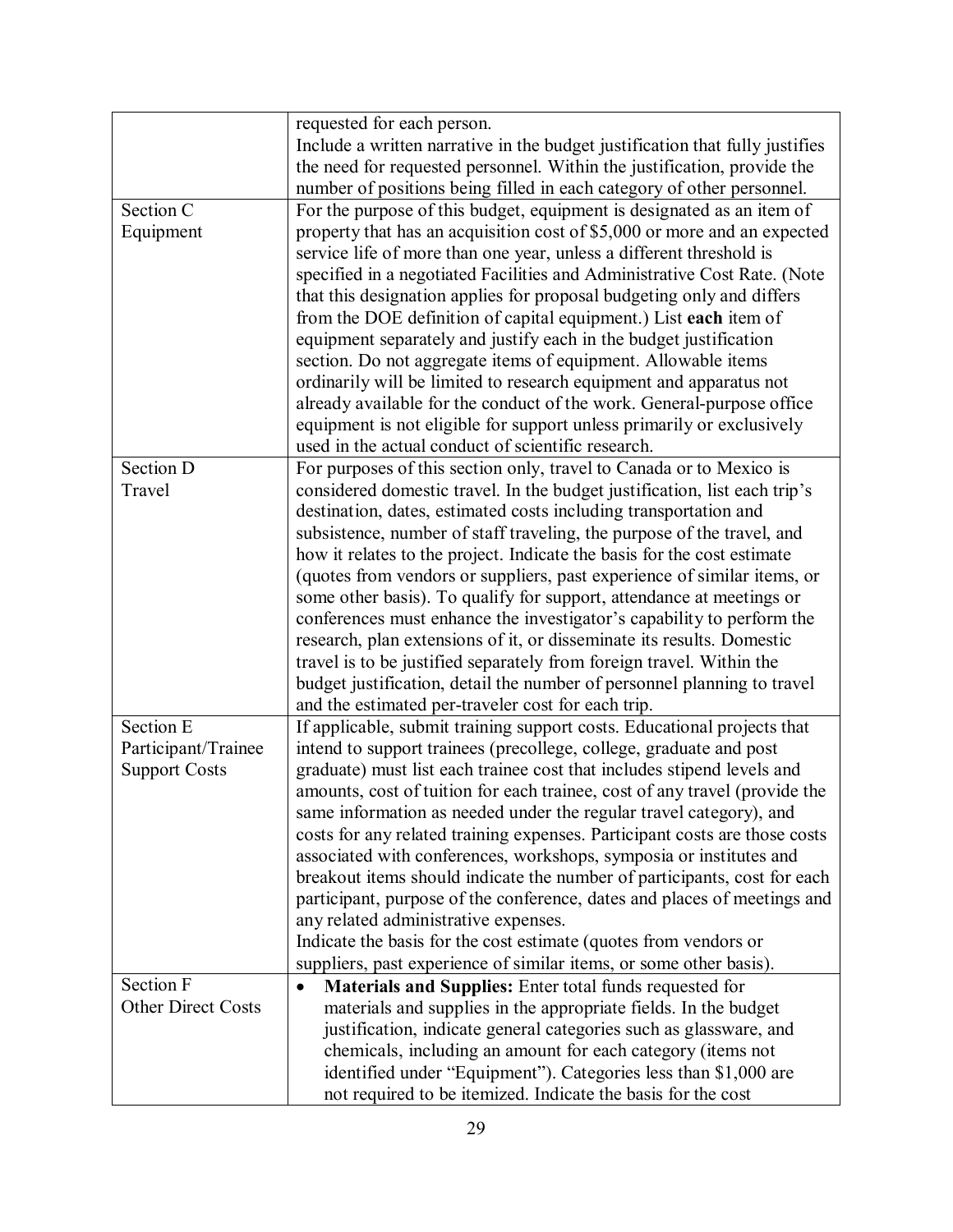|              | estimate (quotes from vendors or suppliers, past experience of<br>similar items, or some other basis).      |
|--------------|-------------------------------------------------------------------------------------------------------------|
|              | Publication Costs: Enter the total publication funds requested.                                             |
|              | ٠                                                                                                           |
|              | The proposal budget may request funds for the costs of                                                      |
|              | documenting, preparing, publishing or otherwise making                                                      |
|              | available to others the findings and products of the work                                                   |
|              | conducted under the award. In the budget justification, include                                             |
|              | supporting information. Indicate the basis for the cost estimate                                            |
|              | (quotes from vendors or suppliers, past experience of similar                                               |
|              | items, or some other basis).                                                                                |
|              | <b>Consultant Services:</b> Enter total funds requested for all<br>٠                                        |
|              | consultant services. In the budget justification, identify each                                             |
|              | consultant, the services he/she will perform, total number of days,                                         |
|              | travel costs, and total estimated costs. Indicate the basis for the                                         |
|              | cost estimate (quotes from vendors or suppliers, past experience<br>of similar items, or some other basis). |
|              | ADP/Computer Services: Enter total funds requested for<br>٠                                                 |
|              | ADP/Computer Services. The cost of computer services,                                                       |
|              | including computer-based retrieval of scientific, technical and                                             |
|              | education information may be requested. In the budget                                                       |
|              | justification, include the established computer service rates at the                                        |
|              | proposing organization if applicable. Indicate the basis for the                                            |
|              | cost estimate (quotes from vendors or suppliers, past experience                                            |
|              | of similar items, or some other basis).                                                                     |
|              | Subawards/Consortium/Contractual Costs: Enter total costs<br>$\bullet$                                      |
|              | for all subawards/consortium organizations and other contractual                                            |
|              | costs proposed for the project. In the budget justification, justify                                        |
|              | the details.                                                                                                |
|              | <b>Equipment or Facility Rental/User Fees: Enter total funds</b>                                            |
|              | requested for Equipment or Facility Rental/User Fees. In the budget                                         |
|              | justification, identify each rental/user fee and justify. Indicate the                                      |
|              | basis for the cost estimate (quotes from vendors or suppliers, past                                         |
|              | experience of similar items, or some other basis).                                                          |
|              | Alterations and Renovations: Enter total funds requested for<br>٠                                           |
|              | Alterations and Renovations. In the budget justification, itemize by                                        |
|              | category and justify the costs of alterations and renovations,                                              |
|              | including repairs, painting, removal or installation of partitions,                                         |
|              | shielding, or air conditioning. Where applicable, provide the square                                        |
|              | footage and costs.                                                                                          |
|              | <b>Other:</b> Add text to describe any other Direct Costs not<br>٠                                          |
|              | requested above. Enter costs associated with "Other" item(s).                                               |
|              | Use the budget justification to further itemize and justify.                                                |
| Section G    | This represents Total Direct Costs (Sections A through F). PAMS will                                        |
| Direct Costs | automatically calculate this.                                                                               |
| Section H    | Enter the Indirect Cost information, including the rates and bases being                                    |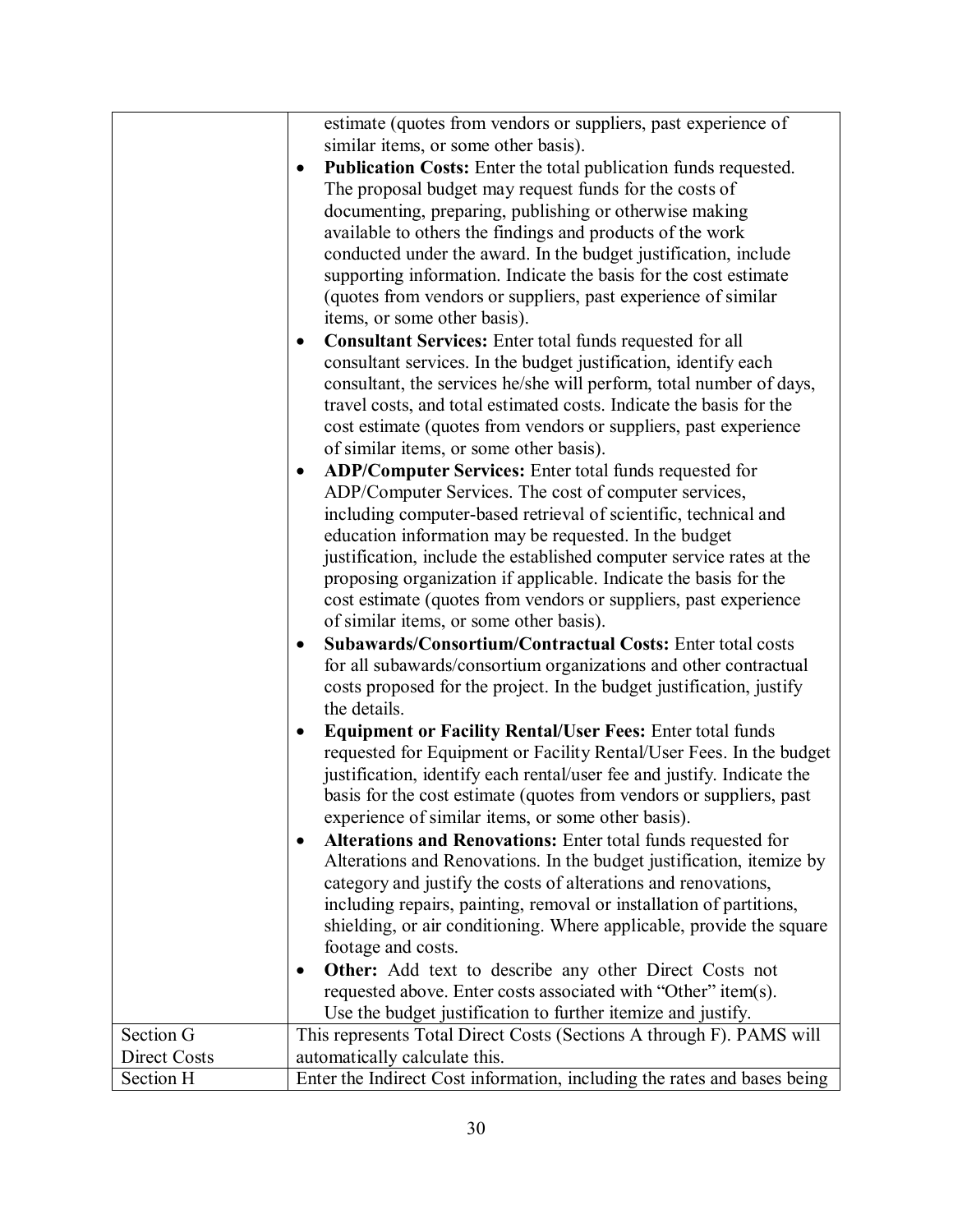| <b>Other Indirect Costs</b> | used, for each field. Only four general categories of indirect costs are |
|-----------------------------|--------------------------------------------------------------------------|
|                             | allowed/requested on this form, so please consolidate if needed.         |
|                             | Include the cognizant Federal agency and contact information if using a  |
|                             | negotiated rate agreement. Within the budget justification, explain the  |
|                             | use of multiple rates, if multiple rates are used.                       |
| Section I                   | This is the total of Sections G and H. PAMS will automatically           |
| Total Direct and            | calculate this.                                                          |
| <b>Indirect Costs</b>       |                                                                          |

## **8. How to Register in PAMS**

You must register in PAMS to submit a pre-proposal, letter of intent, or DOE national laboratory proposal.

You may use the Internet Explorer, Firefox, Google Chrome, or Safari browsers to access PAMS.

Notifications sent from the PAMS system will come from the PAMS email address  $\leq$ PAMS.Autoreply@science.doe.gov>. Please make sure your email server/software allows delivery of emails from the PAMS email address to yours.

Registering to PAMS is a two-step process; once you create an individual account, you must associate yourself with ("register to") your institution. Detailed steps are listed below.

#### CREATE PAMS ACCOUNT:

To register, click the "Create New PAMS Account" link on the website [https://pamspublic.science.energy.gov/.](https://pamspublic.science.energy.gov/)

- Click the "No, I have never had an account" link and then the "Create Account" button.
- You will be prompted to enter your name and email address, create a username and password, and select a security question and answer. Once you have done this, click the "Save and Continue" button.
- On the next page, enter the required information (at least one phone number and your mailing address) and any optional information you wish to provide (e.g., FAX number, website, mailstop code, additional email addresses or phone numbers, Division/Department). Click the "Create Account" button.
- Read the user agreement and click the "Accept" button to indicate that you understand your responsibilities and agree to comply with the rules of behavior for PAMS.
- PAMS will take you to the "Having Trouble Logging In?" page. (If you have been an SC merit reviewer or if you have previously submitted an application, you may already be linked to an institution in PAMS. If this happens, you will be taken to the PAMS home page.)

REGISTER TO YOUR INSTITUTION: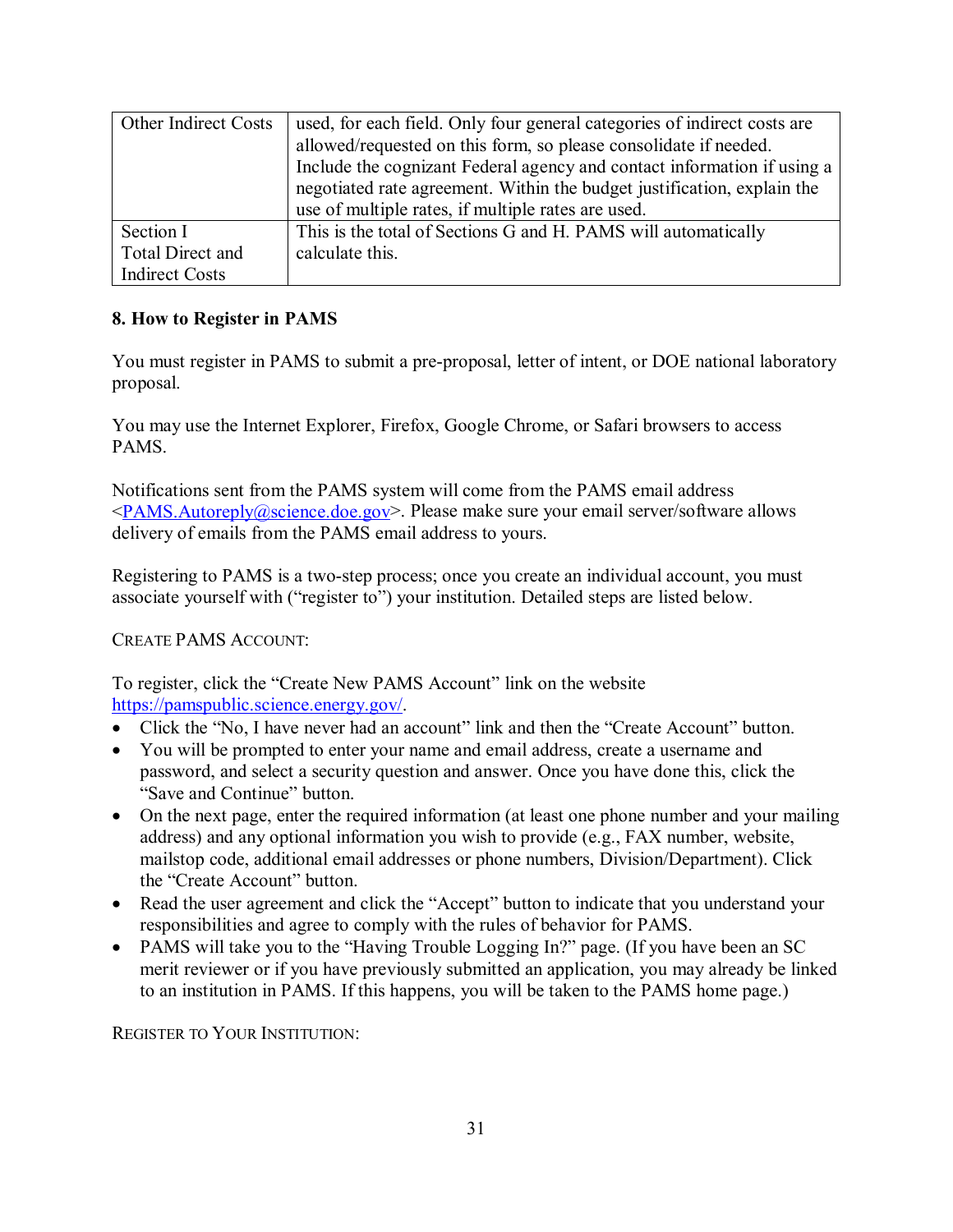- Click the link labeled "Option 2: I know my institution and I am here to register to the institution." (Note: If you previously created a PAMS account but did not register to an institution at that time, you must click the Institutions tab and click the "Register to Institution" link.)
- PAMS will take you to the "Register to Institution" page.
- Type a word or phrase from your institution name in the field labeled, "Institution Name like," choose the radio button next to the item that best describes your role in the system, and click the "Search" button. A "like" search in PAMS returns results that contain the word or phrase you enter; you do not need to enter the exact name of the institution, but you should enter a word or phrase contained within the institution name. (If your institution has a frequently used acronym, such as ANL for Argonne National Laboratory or UCLA for the Regents of the University of California, Los Angeles, you may find it easiest to search for the acronym under "Institution Name like." Many institutions with acronyms are listed in PAMS with their acronyms in parentheses after their names.)
- Find your institution in the list that is returned by the search and click the "Actions" link in the Options column next to the institution name to obtain a dropdown list. Select "Add me to this institution" from the dropdown. PAMS will take you to the "Institutions – List" page.
- If you do not see your institution in the initial search results, you can search again by clicking the "Cancel" button, clicking the Option 2 link, and repeating the search.
- If, after searching, you think your institution is not currently in the database, click the "Cannot Find My Institution" button and enter the requested institution information into PAMS. Click the "Create Institution" button. PAMS will add the institution to the system, associate your profile with the new institution, and return you to the "Institutions – List" page when you are finished.

For help with PAMS, click the "External User Guide" link on the PAMS website, [https://pamspublic.science.energy.gov/.](https://pamspublic.science.energy.gov/) You may also contact the PAMS Help Desk, which can be reached Monday through Friday, 9:00 AM – 5:30 PM Eastern Time. Telephone: (855) 818 1846 (toll free) or (301) 903-9610, email: [sc.pams-helpdesk@science.doe.gov.](mailto:sc.pams-helpdesk@science.doe.gov) All submission and inquiries about this Announcement should reference the number printed on the cover page.

#### **9. How to View Proposals in PAMS**

Upon submission, the PI will receive an email from the PAMS system  $\leq$ PAMS.Autoreply@science.doe.gov> acknowledging receipt of the proposal.

Upon submission, the proposal will appear under My Proposals for the PI and the Submitter with a Proposal Status of "Submitted to DOE."

## <span id="page-34-0"></span>**B. POLICY PROVISIONS**

#### <span id="page-34-1"></span>**1. Availability of Funds**

Funds are not presently available for this award. The Government's obligation under this award is contingent upon the availability of appropriated funds from which payment for award purposes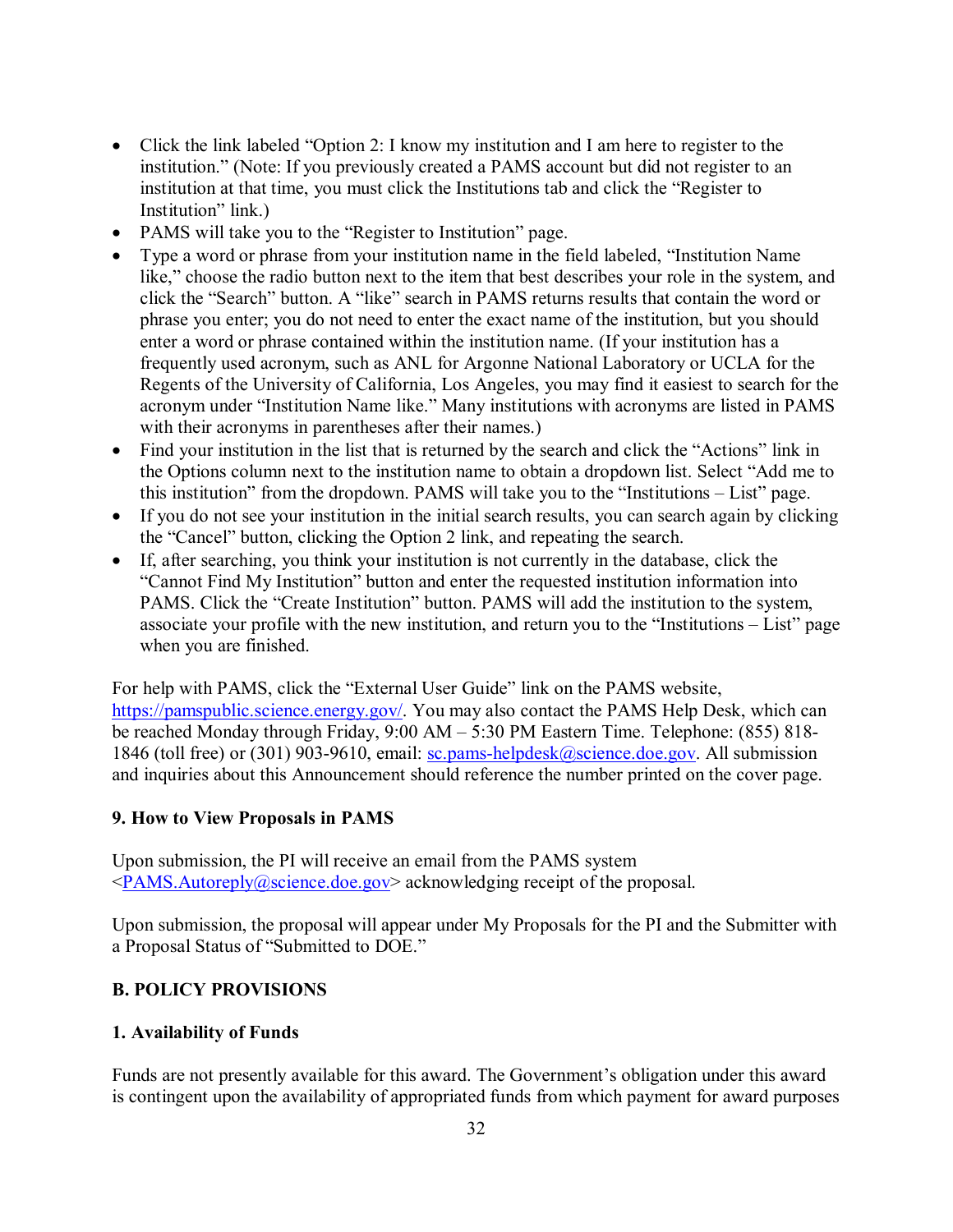can be made. No legal liability on the part of the Government for any payment may arise until funds are made available to the Contracting Officer for this award and until the awardee receives notice of such availability, to be confirmed in writing by the Contracting Officer.

## <span id="page-35-0"></span>**2. Commitment of Public Funds**

The Contracting Officer is the only individual who can make awards or commit the Government to the expenditure of public funds. A commitment by other than the Contracting Officer, either explicit or implied, is invalid.

## <span id="page-35-1"></span>**3. Environmental, Safety and Health (ES&H) Performance of Work at DOE Facilities**

With respect to the performance of any portion of the work under this award which is performed at a DOE-owned or controlled site, the recipient agrees to comply with all state and Federal ES&H regulations, and with all other ES&H requirements of the operator of such site.

Prior to the performance on any work at a DOE-Owned or controlled site, the recipient shall contact the site facility manager for information on DOE and site specific ES&H requirements.

The recipient shall apply this provision to all subawardees at any tier.

## <span id="page-35-2"></span>**4. Evaluation and Administration by Non-Federal Personnel**

In conducting the merit review evaluation, the Government may seek the advice of qualified non-Federal personnel as reviewers. The Government may also use non-Federal personnel to conduct routine, nondiscretionary administrative activities. The applicant, by submitting its proposal, consents to the use of non-Federal reviewers/administrators. Non-Federal reviewers must sign a conflict of interest and a certificate of confidentiality prior to reviewing a proposal. Non-Federal personnel conducting administrative activities must sign a non-disclosure agreement.

#### <span id="page-35-3"></span>**5. Federal, State, and Local Requirements**

With respect to the performance of any portion of the work under this award, the recipient agrees to comply with all applicable local, state, and Federal ES&H regulations. The recipient shall apply this provision to all sub awardees at any tier.

#### <span id="page-35-4"></span>**6. Funding Restrictions**

Funding for all awards and future budget periods are contingent upon the availability of funds appropriated by Congress and the availability of future-year budget authority.

#### <span id="page-35-5"></span>**7. Government Right to Reject or Negotiate**

DOE reserves the right, without qualification, to reject any or all proposals received in response to this DOE National Laboratory Announcement and to select any proposal, in whole or in part,